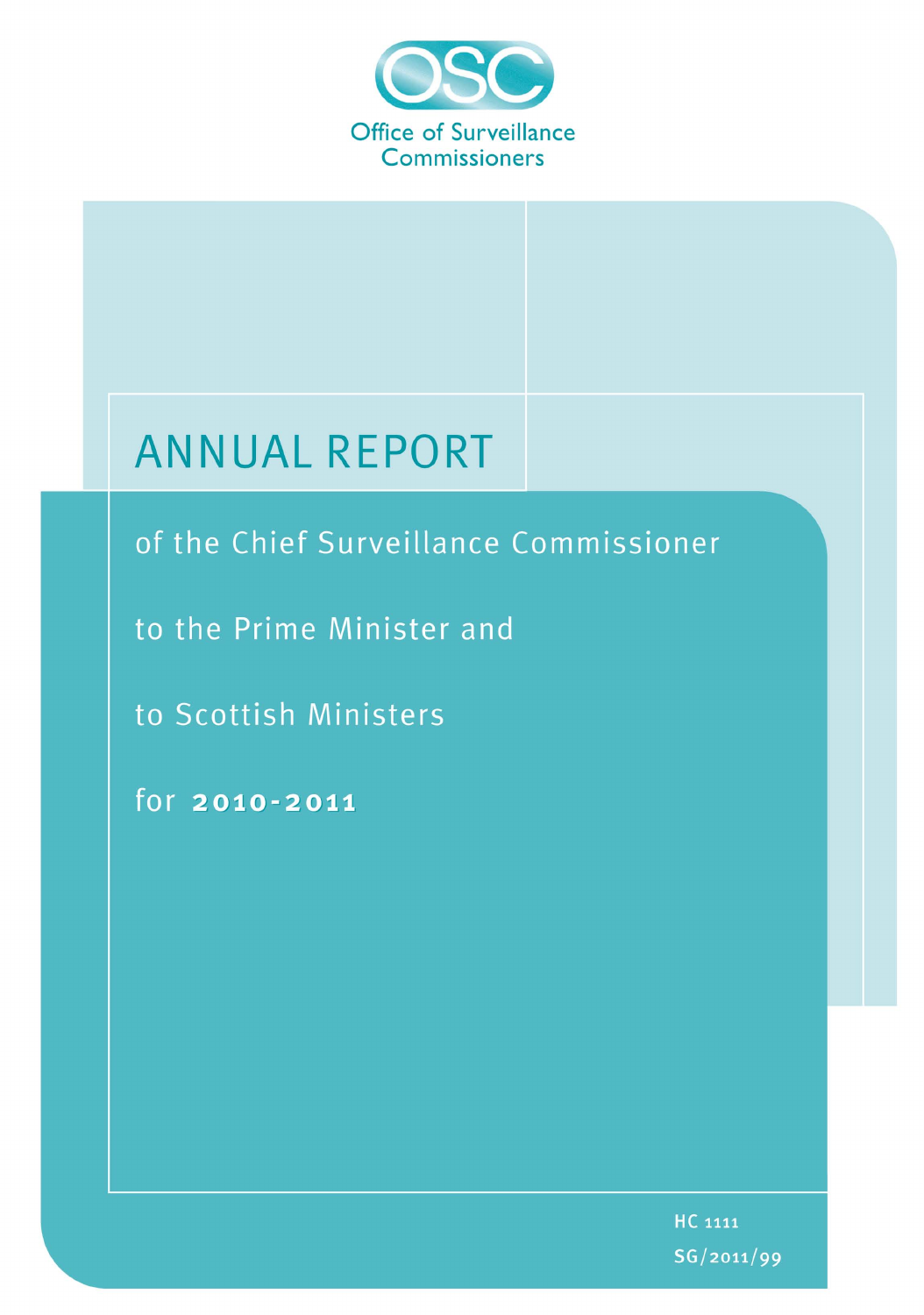## Annual Report of the Chief Surveillance Commissioner to the Prime Minister and to Scottish Ministers for 2010-2011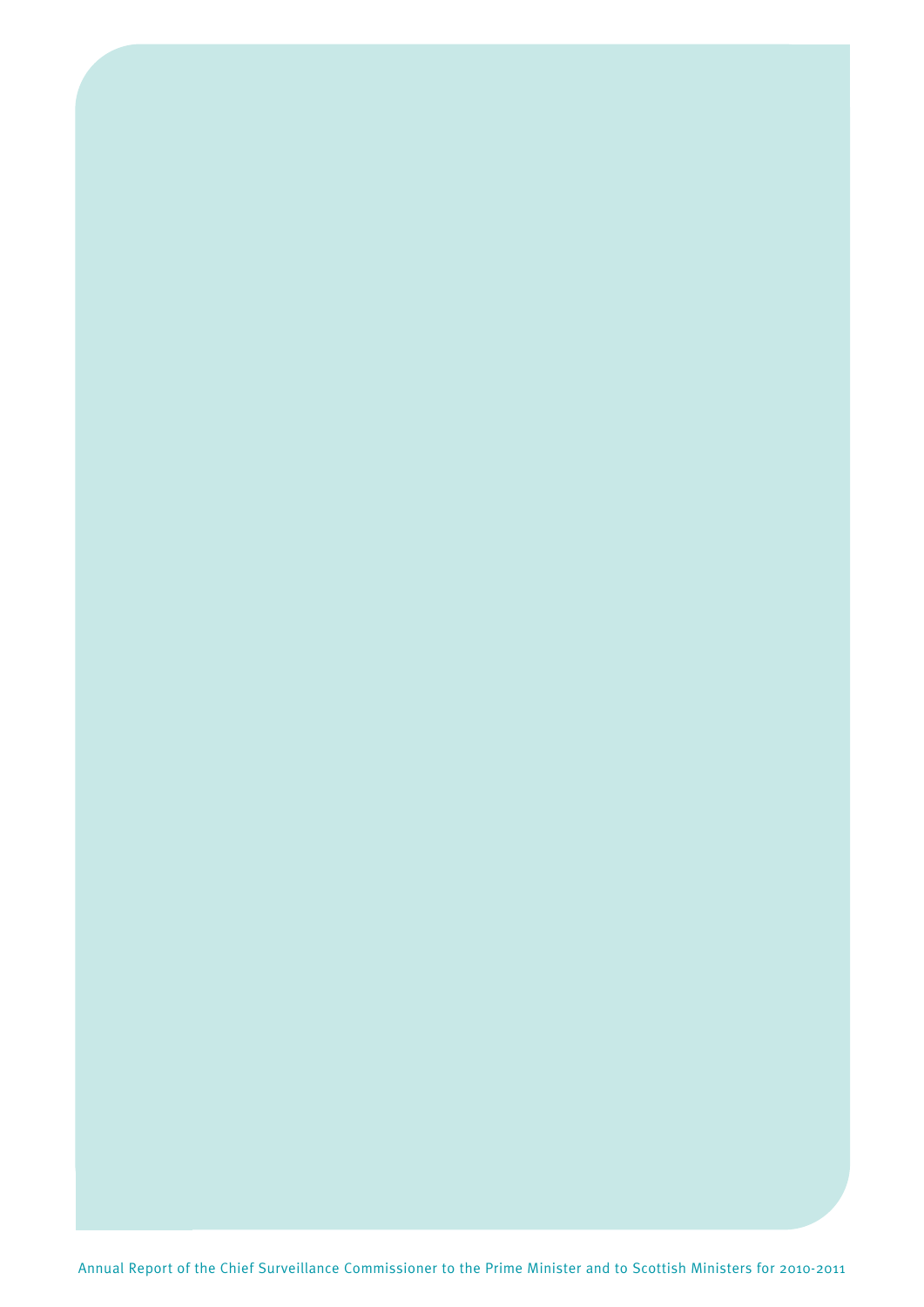# **ANNUAL REPORT**

of the Chief Surveillance Commissioner

to the Prime Minister and

to Scottish Ministers

# for 2010-2011

**Chief Commissioner:** 

The Rt. Hon. Sir Christopher Rose

Presented to Parliament by the Prime Minister pursuant to section  $107(3)$ of the Police Act 1997

Ordered by the House of Commons to be printed on 30th June 2011

Laid before the Scottish Parliament



Annual Report of the Chief Surveillance Commissioner to the Prime Minister and to Scottish Ministers for 2010-2011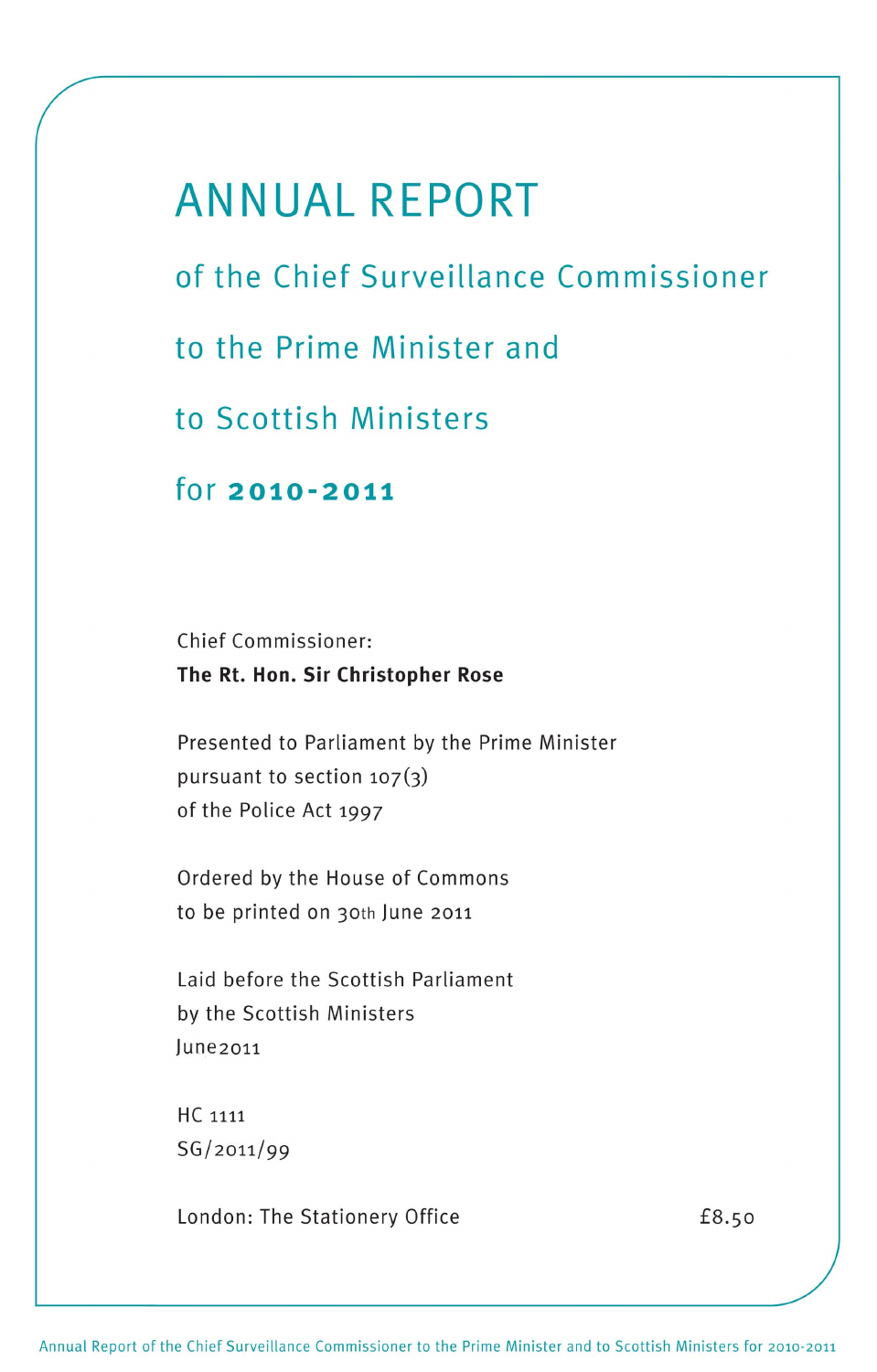#### **© Crown Copyright 2011**

You may re-use this information (excluding logos) free of charge in any format or medium, under the terms of the Open Government Licence. To view this licence, visit http://www.nationalarchives.gov.uk/doc/open-government-licence/ or e-mail: psi@nationalarchives.gsi.gov.uk.

Where we have identified any third party copyright information you will need to obtain permission from the copyright holders concerned.

> Any enquiries regarding this document/publication should be sent to us at oscmailbox@osc.gsi.gov.uk

This publication is also available for download at www.official-documents.gov.uk

ISBN: 9780102971484

Printed in the UK by The Stationery Office Limited on behalf of the Controller of Her Majesty's Stationery Office

ID P002425461 07/11

Printed on Paper containing 75% recycled fibre content minimum.

With thanks to Brightside Print & Design Ltd for assisting with the report design.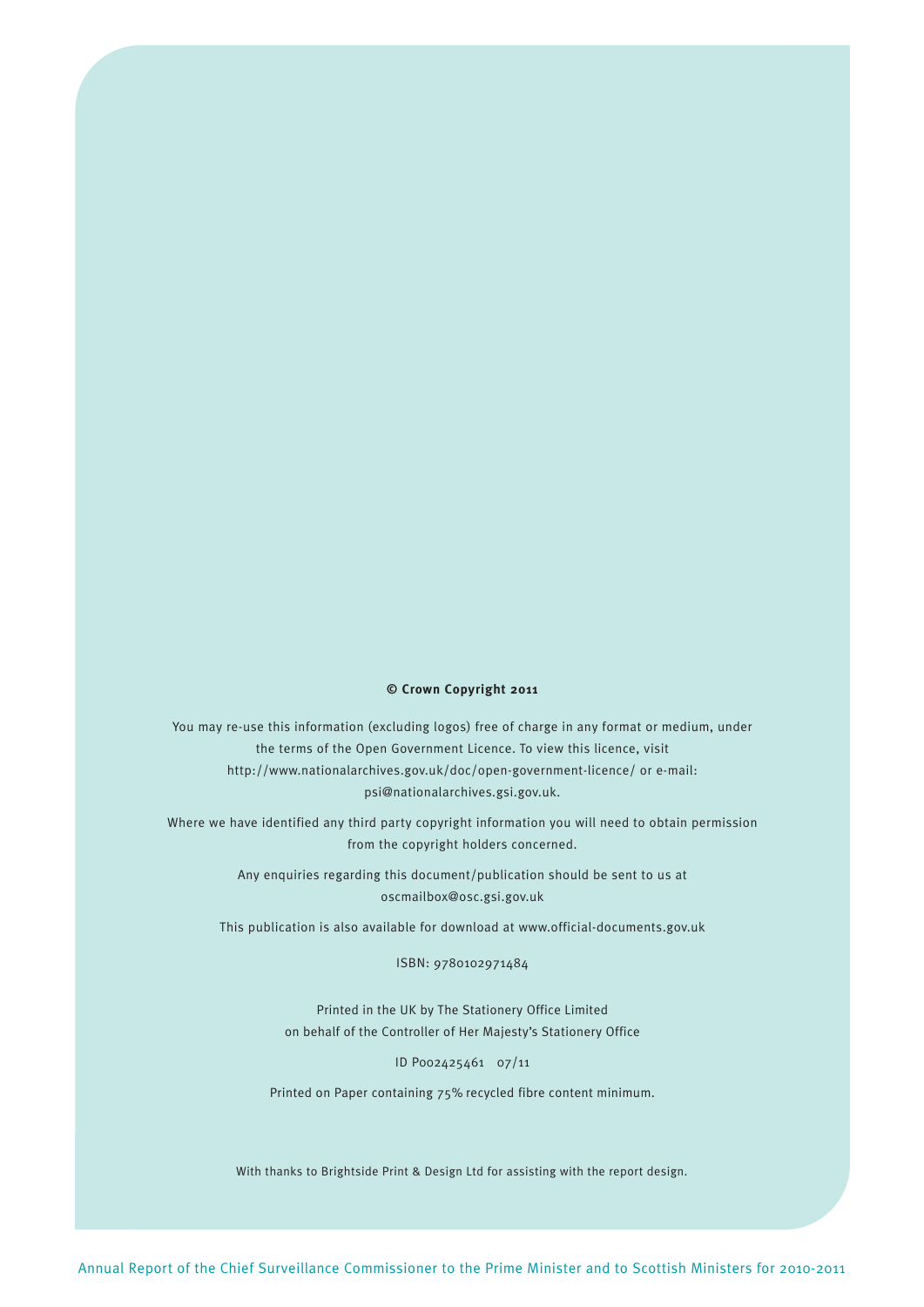## **Contents** *Page*

| 1. Introduction                                                                    | 3  |
|------------------------------------------------------------------------------------|----|
| 2. Overview of the year                                                            | 4  |
| 3. Particular matters relating to the OSC                                          | 5  |
| Reporting irregularities                                                           | 5  |
| Reporting to the Prime Minister and Scottish Ministers                             | 5  |
| OSC guidance                                                                       | 5  |
| <b>Inspection Programme</b>                                                        | 6  |
| Commissioners' Meetings                                                            | 7  |
| Presentations and conferences                                                      | 7  |
| Liaison                                                                            | 8  |
| OSC website                                                                        | 8  |
| Changes in personnel                                                               | 8  |
| Recognition                                                                        | 8  |
| Expenditure                                                                        | 9  |
| 4. Statistics relating to the use of property interference and covert surveillance | 10 |
| General                                                                            | 10 |
| Property interference                                                              | 10 |
| Intrusive surveillance                                                             | 11 |
| Urgency provisions                                                                 | 11 |
| Directed surveillance                                                              | 11 |
| Covert Human Intelligence Sources                                                  | 11 |
| Section 49 - encryption                                                            | 12 |
| 5. Key issues arising from my inspections                                          | 13 |
| Overview                                                                           | 13 |
| Legislation                                                                        | 13 |
| Common causes of criticism or error                                                | 14 |
| <b>Collaboration agreements</b>                                                    | 15 |
| Availability of powers                                                             | 16 |
| Access to relevant information                                                     | 16 |
| The use of temporary rank, grade or office                                         | 17 |
| 6. The year ahead                                                                  | 18 |

1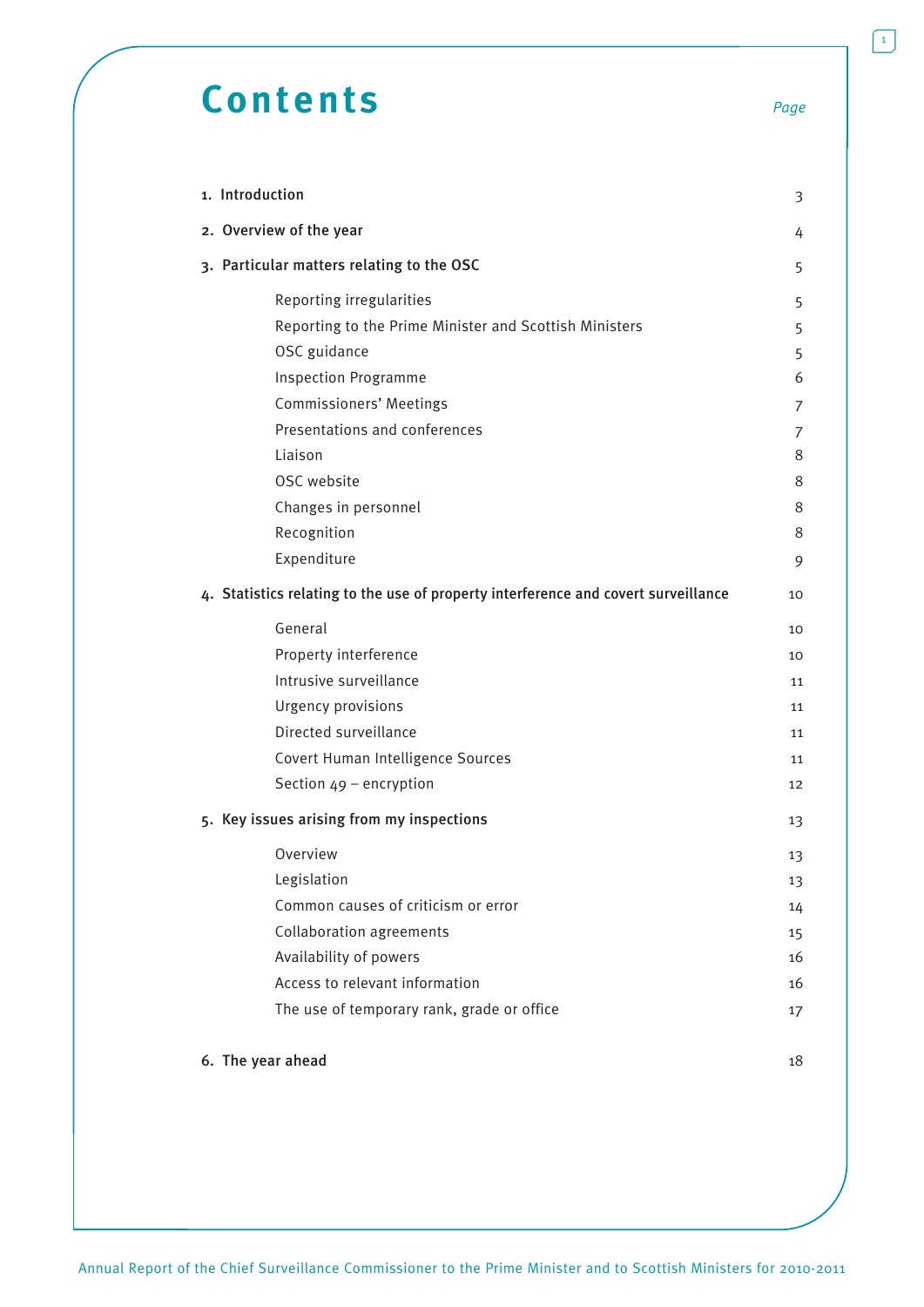### **Appendices**

| <b>Appendix A</b> | Authorisations given under Part III of the Police Act 1997<br>(as amended) during the last three years                                                                                                            | 19 |
|-------------------|-------------------------------------------------------------------------------------------------------------------------------------------------------------------------------------------------------------------|----|
| <b>Appendix B</b> | Analysis by offence of authorisations given under Part III of the<br>Police Act 1997 (as amended) during the last three years                                                                                     | 20 |
| <b>Appendix C</b> | Authorisations given under Part II of the Regulation of<br>Investigatory Powers Act 2000 and the Regulation of Investigatory<br>Powers (Scotland) Act 2000 during the last three years                            | 21 |
| <b>Appendix D</b> | Analysis by offence of authorisations given under Part II of the<br>Regulation of Investigatory Powers Act 2000 and under the<br>Regulation of Investigatory Powers (Scotland) Act during the last<br>three years | 22 |
| <b>Appendix E</b> | <b>Inspection Priorities</b>                                                                                                                                                                                      | 23 |
| <b>Appendix F</b> | <b>OSC Expenditure</b>                                                                                                                                                                                            | 25 |
| <b>Appendix G</b> | Members of the Office of Surveillance Commissioners                                                                                                                                                               | 26 |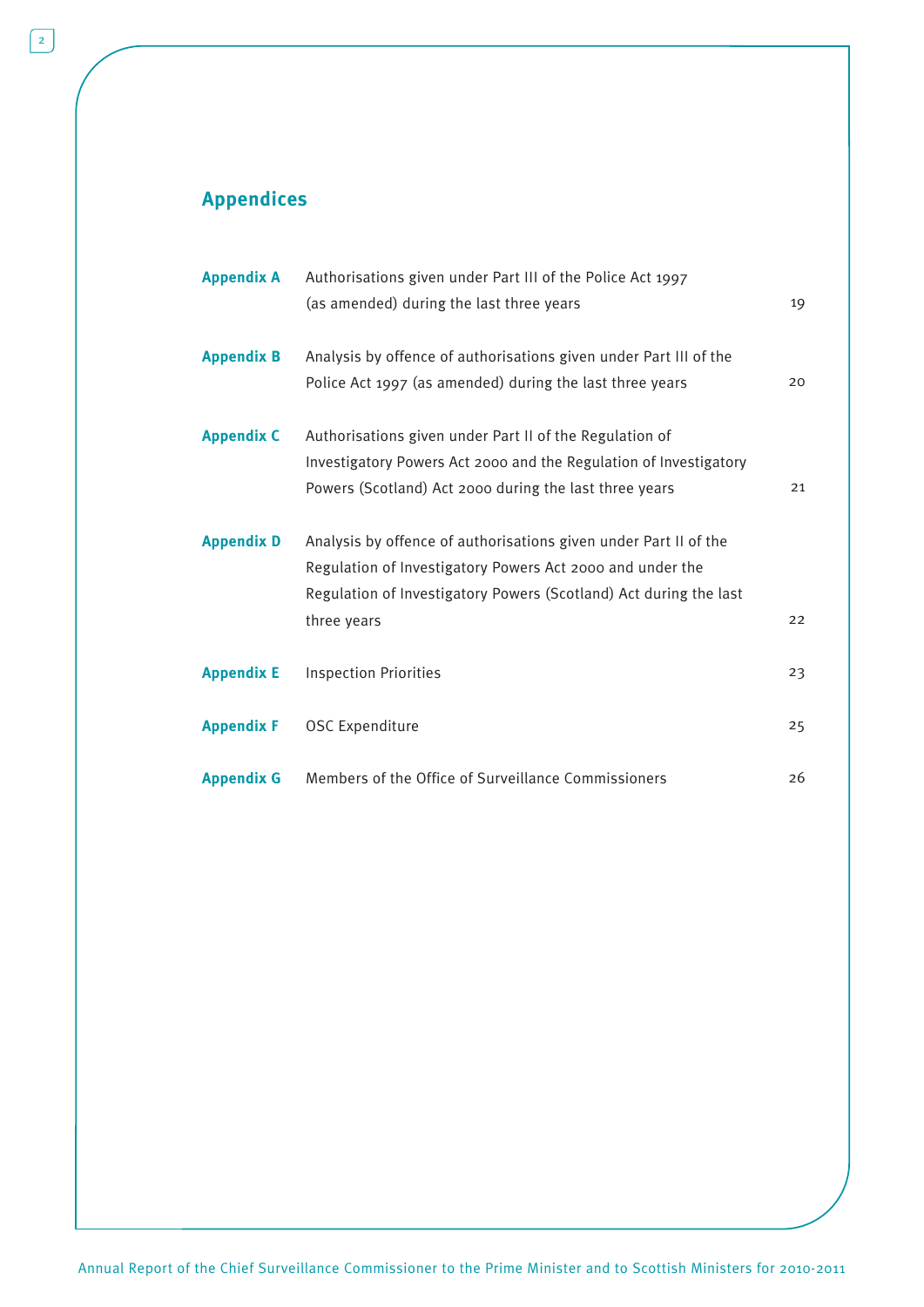





## **1. Introduction**

- **1.1** This is my fifth report since taking up my appointment as the Chief Surveillance Commissioner in July 2006 and relates to the period 1st April 2010 to 31st March 2011.
- **1.2** It is my duty to keep under review:
	- **1.2.1** The performance of functions under Part III of the Police Act 1997 ('PA 97');
	- **1.2.2** (except in relation to the interception of communications and intelligence services) the exercise and performance of the powers and duties conferred or imposed by or under Parts II and III of the Regulation of Investigatory Powers Act 2000 ('RIPA'); and
	- **1.2.3** The exercise and performance of the powers and duties conferred or imposed by or under the Regulation of Investigatory Powers (Scotland) Act 2000 ('RIP(S)A').
- **1.3** The powers and duties of the surveillance Commissioners in scrutinising and deciding whether to approve authorisations under PA 97 (property interference) and under RIPA and RIP(S)A (intrusive surveillance) have been explained in earlier reports and are publicly available on our website. There is a right of appeal against their decisions to me. There have been no appeals lodged during this reporting period.
- **1.4** In performance of my duty under all three Acts to report annually, I continue to prepare a combined report.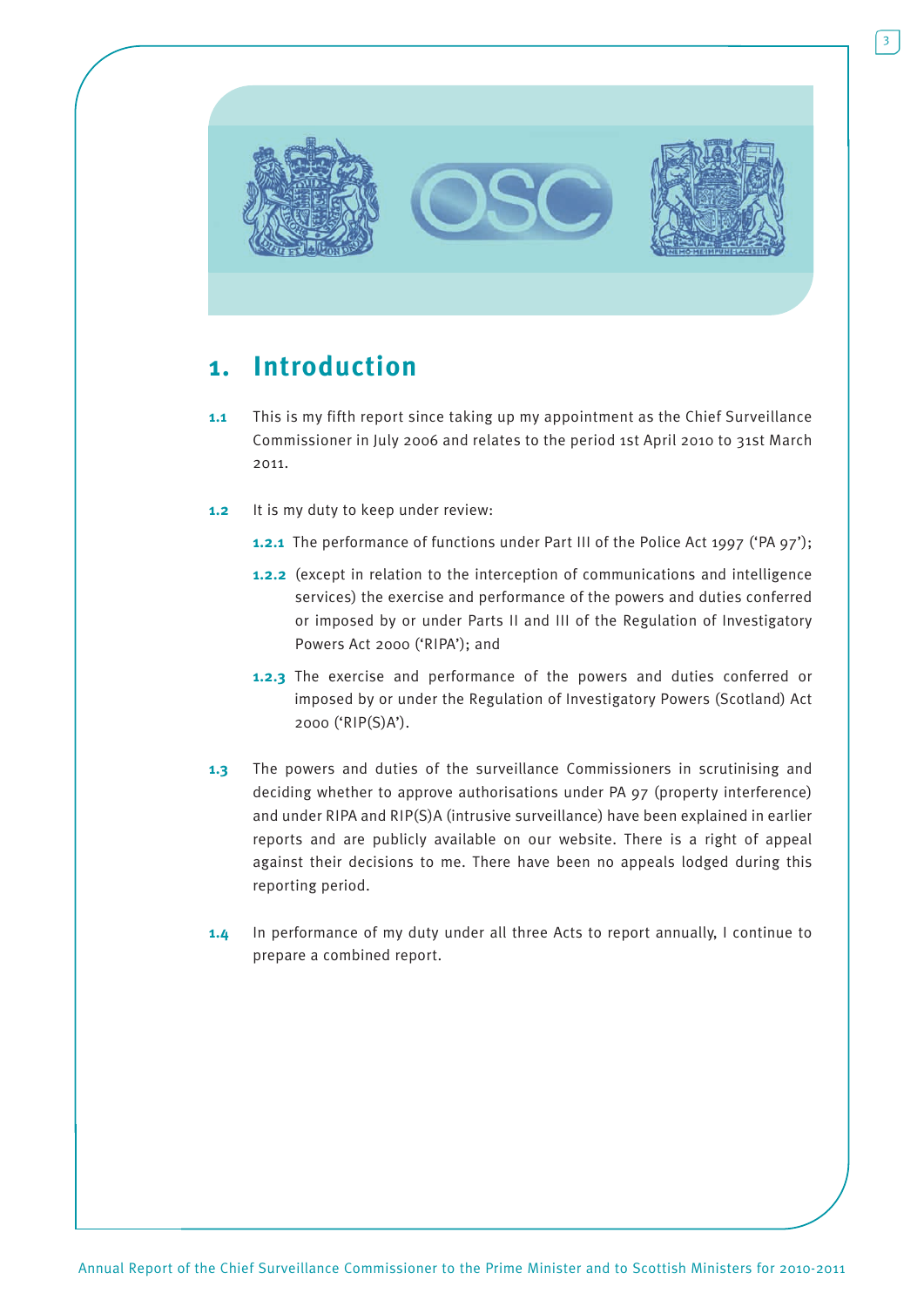### **2. Overview of the year**

- **2.1** The statistics relating to property interference and intrusive surveillance are set out in section 4.
- **2.2** The number of authorisations for directed surveillance and the use of covert human intelligence sources ('CHIS') are set out in section 4.
- **2.3** The year has been dominated by the Coalition Government setting out its aspirations for the protection of freedoms and the proposal to revise RIPA, particularly in relation to the powers conferred on local authorities in England and Wales.
- **2.4** I was invited to oversee the removal of 'covert' cameras around specific areas of Birmingham. I have confirmed in writing that no cameras installed specifically for covert use were capable of use before the decision to remove them. All camera equipment has been removed and, by the time this report is published, I will have confirmed that all related 'street furniture' has been removed.
- **2.5** Towards the end of the year, significant media reporting relating to the activity of an undercover officer authorised to conduct activity against domestic extremism resulted in a number of investigations by Her Majesty's Chief Inspector of Constabulary, SOCA and the IPCC. At the time of this report's preparation these investigations continue. I am monitoring all investigations to ensure consistent and accurate interpretation of legislation. I am reassured by the involvement and publication of the terms of reference of an objective External Reference Group in relation to HMCIC's investigation.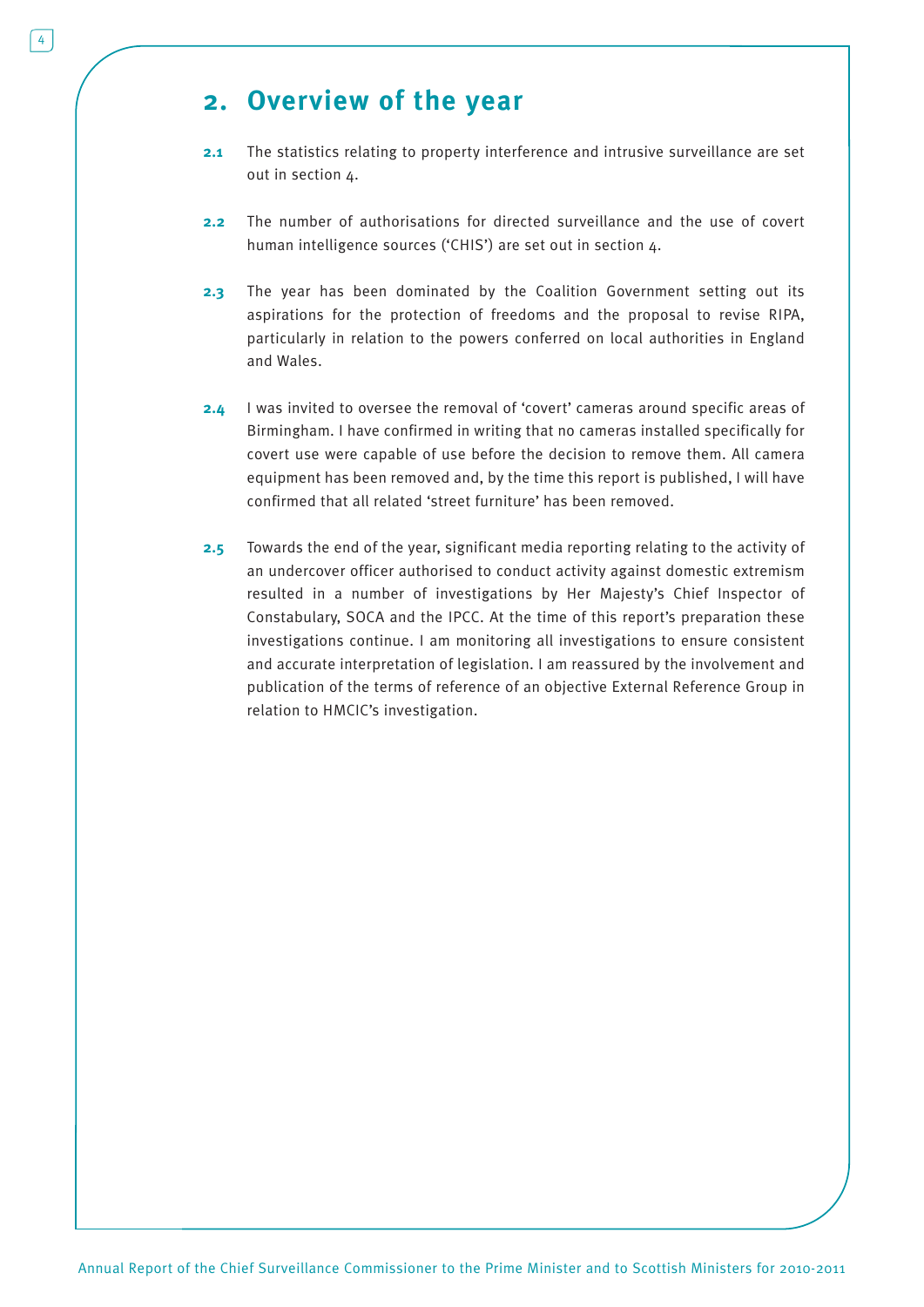

5

## **3. Particular matters relating to the OSC**

#### *Reporting irregularities*

- **3.1** I continue to require Chief Officers personally to report to me all covert operations in which statutory requirements have not been observed and also cases in which trial judges exclude the product of covert surveillance because of the way in which it is obtained.
- **3.2** 129 irregularities were reported to me during the reporting period. These irregularities remain a tiny percentage of the total number of authorisations granted.

#### *Reporting to the Prime Minister and Scottish Ministers*

**3.3** During the reporting period I have not made a report to the Prime Minister or Scottish Ministers about matters relating to the performance of the powers conferred by the Acts. I have written to the Home Secretary regarding the reduction to my budget.

#### *OSC guidance*

- **3.4** I explained in paragraphs 3.6 to 3.8 of my last report that my Commissioners from time to time publish guidance; the latest was published in September 2010. If I continue to find that this document is not readily available to those who need it, or is not promoted by national associations, I may make it publicly available on my website. I have resisted this temptation so far because:
	- **3.4.1** my small office does not have the capacity to answer the inevitable influx of requests for clarification that this would invite;
	- **3.4.2** law enforcement agencies in particular are concerned that tactics might be unnecessarily revealed;
	- **3.4.3** it is not a comprehensive document which covers every eventuality and it might be misconstrued or misused; and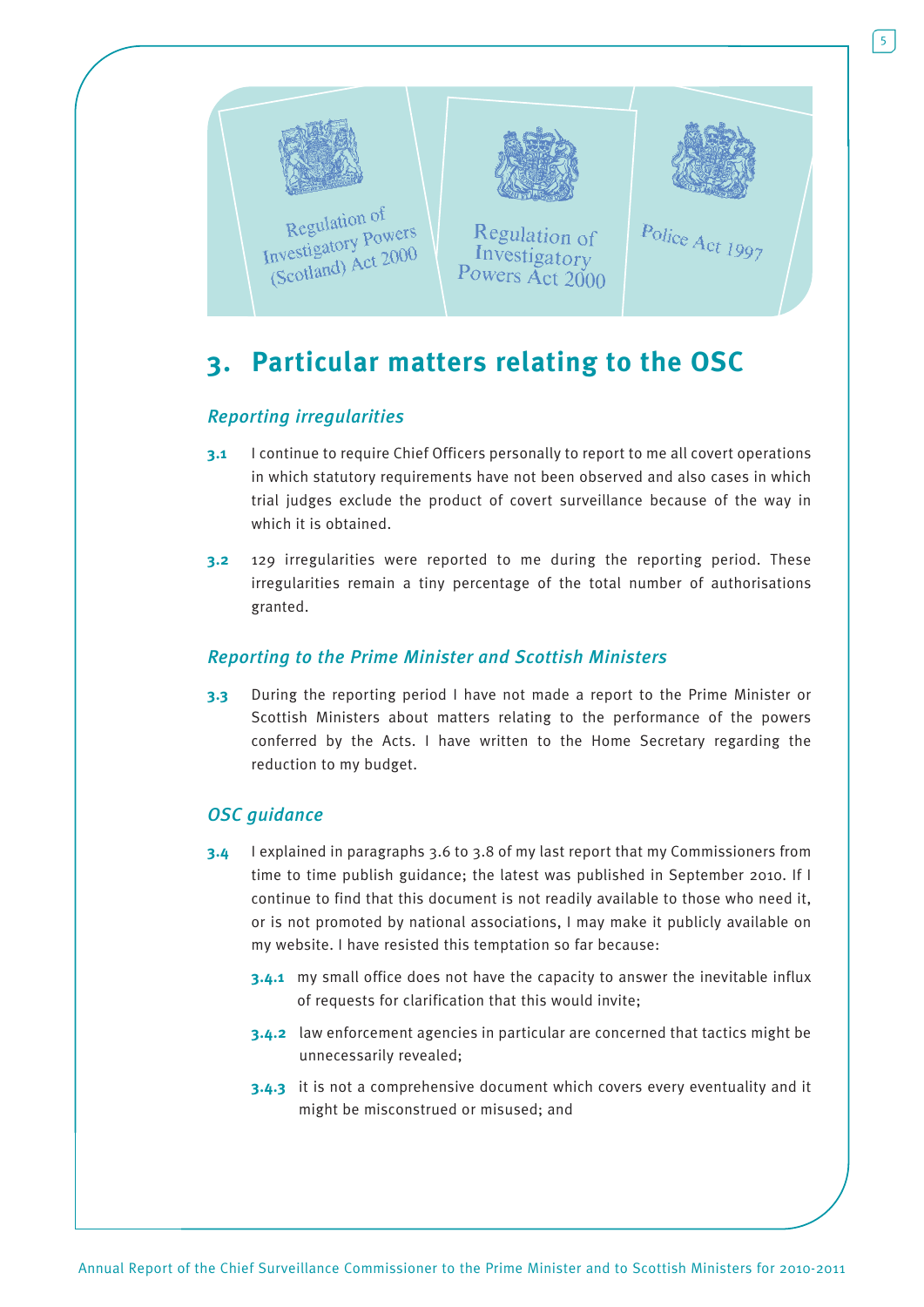- **3.4.4** it is not my remit to provide free legal advice, though I proffer guidance to public authorities which I have a responsibility to review, in order to raise standards and promote consistency.
- **3.5** Trial judges are the ultimate arbiters of fairness and reach their own decisions about the admissibility of covertly obtained evidence in the light of all the facts and the competing arguments addressed to them. Only a small proportion of covert activity results in material which is tendered in evidence in court. OSC guidance is intended to promote human rights compliance in covert activity, whether or not that activity results in a product which is, or might be, relied on as evidence. If any public authority chooses to ignore published OSC guidance, it does so at the twin perils of having potential evidence excluded at trial and its conduct criticised by me and reported to the Prime Minister.
- **3.6** I encourage public authorities to obtain independent legal advice. If the published guidance of my Commissioners is supplied to legal advisors for this purpose, it should be provided in the full context of the relevant paragraphs; the use of selected extracts is likely to be misleading.

#### *Inspection Programme*

- **3.7** The public authorities which I currently inspect are at Appendix E. The task of completing inspections with a frequency conducive to effective oversight is increasingly difficult.
- **3.8** The procedural changes proposed in the Protection of Freedoms Bill involving magistrates in the authorisation process for local authorities and a higher threshold for authorised covert activity will not reduce the frequency or nature of my inspections even if the number of authorisations is reduced. My inspections will continue to focus on the training, knowledge and competence of local authority officials involved in the identification of activity which may be covert and which, if it is, should be authorised under the legislation in a clear and principled way.
- **3.9** Many public authorities are collaborating for sensible cost saving or operational reasons and it is difficult to avoid duplication of inspections where joint investigative units serve more than a single authority. As many authorities are discovering, covert surveillance can be compliant in different ways and some are struggling to agree a single *modus operandi* with collaborating partners. It is not my role to dictate, but I will provide guidance on principles if my inspections find inaccurate interpretation of the legislation.
- **3.10** I have commented in previous reports that there appears to be an over-reliance on the capacity of the OSC to examine authorisations. I remain concerned that my limited capacity is misappreciated. Public authorities, particularly law enforcement agencies, should not be lulled into a false sense of confidence if at trial lawyers do not scrutinise relevant documents. Lack of challenge does not imply compliant authorisation. I mentioned last year (paragraph 5.19) that there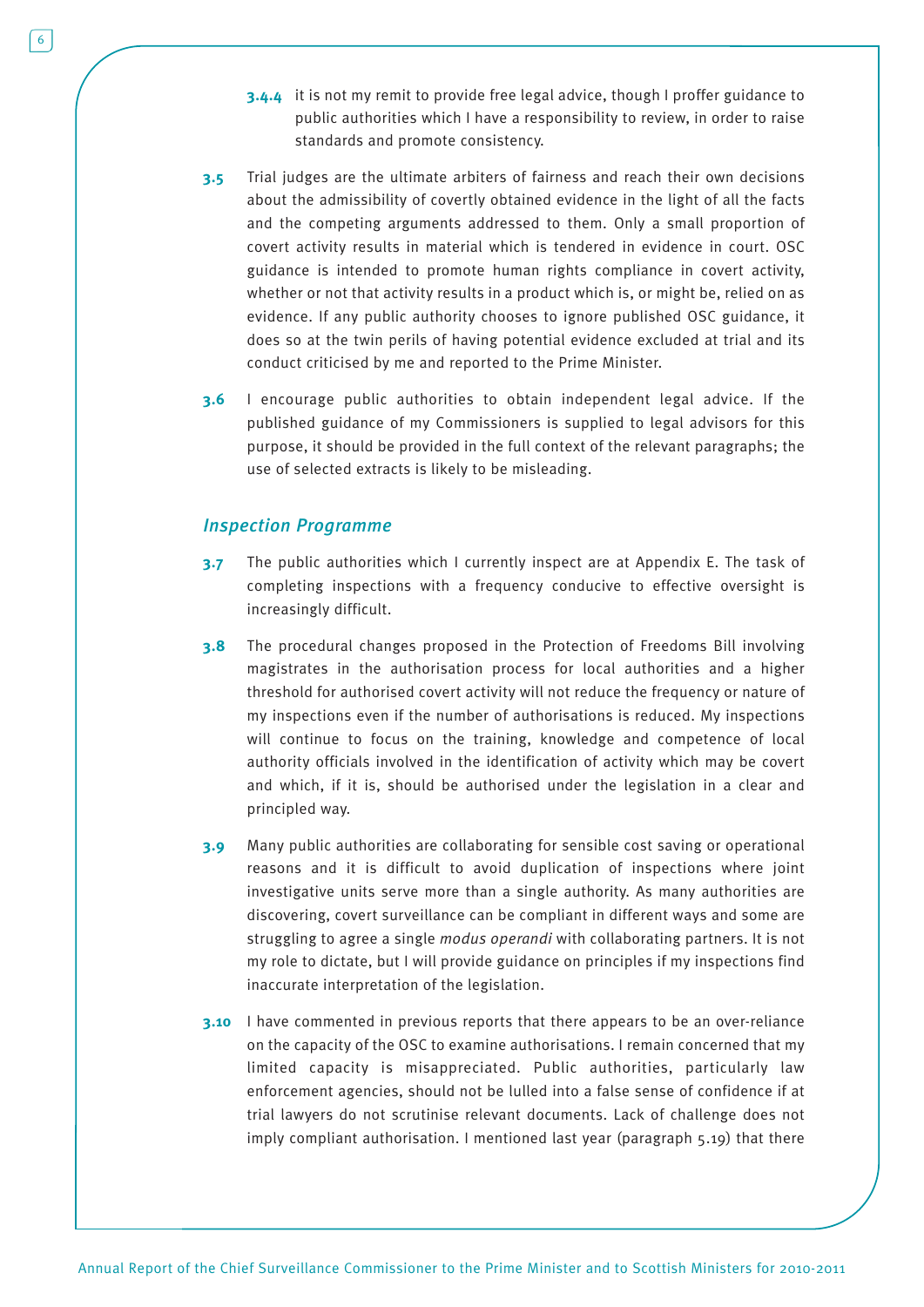is an expectation of authorisation. I add this year that authorisations should be of a quality to withstand examination at trial however rarely such scrutiny may occur.

- **3.11** I have considered carefully, but resisted, a few requests to increase the duration between inspections. My inspection capability is limited. The sample of documents which can be examined is small and the inspection can only be regarded as a 'snapshot in time'; it is not an indicator of trends. Often key personnel change in the period between inspections. I recognise the inconvenience of an inspection (especially for law enforcement agencies) but less frequent inspections would not provide the effective oversight which Parliament requires of me.
- **3.12** I have still not been given the power to inspect local authorities in Northern Ireland. I am concerned that these authorities have never been inspected.

#### *Commissioners' Meetings*

- **3.13** The Commissioners met on three occasions during this reporting period. The meetings were attended by the Assistant Commissioners, Inspectors, Secretary to the OSC and manager from my Secretariat. Matters of interpretation of the legislation and codes of practice for which I am responsible, its amendments, other legislation which affects covert surveillance and problems frequently encountered on inspection are discussed: new, amended, published guidance sometimes follows.
- **3.14** I invited representation from the Association of Chief Police Officers Automated Number Plate Reading Working Group to one of the meetings in order better to understand its concerns regarding specific guidance on that topic. It is my intention to provide further guidance, if necessary, before this report is published.

#### *Presentations and conferences*

- **3.15** Presentations and conferences continue to provide an opportunity to describe the work of the OSC and to address issues of common interest. It is not possible to honour the increasing number of requests which I receive and I am forced to confine attendance primarily to gatherings with non-commercial interests.
- **3.16** My Chief Inspector presented to eight authorising officer or RIPA specific courses and 11 conferences. I was pleased to note that some police forces resisted the National Police Improvement Agency's (NPIA) apparent proposal to reduce OSC input to its authorising officer course. Guidance from my Commissioners may not always be welcomed, but it is vital that an authorising officer is aware of it, and the reasoning which underpins it, so that he can reach an informed decision when deciding whether to grant covert activity.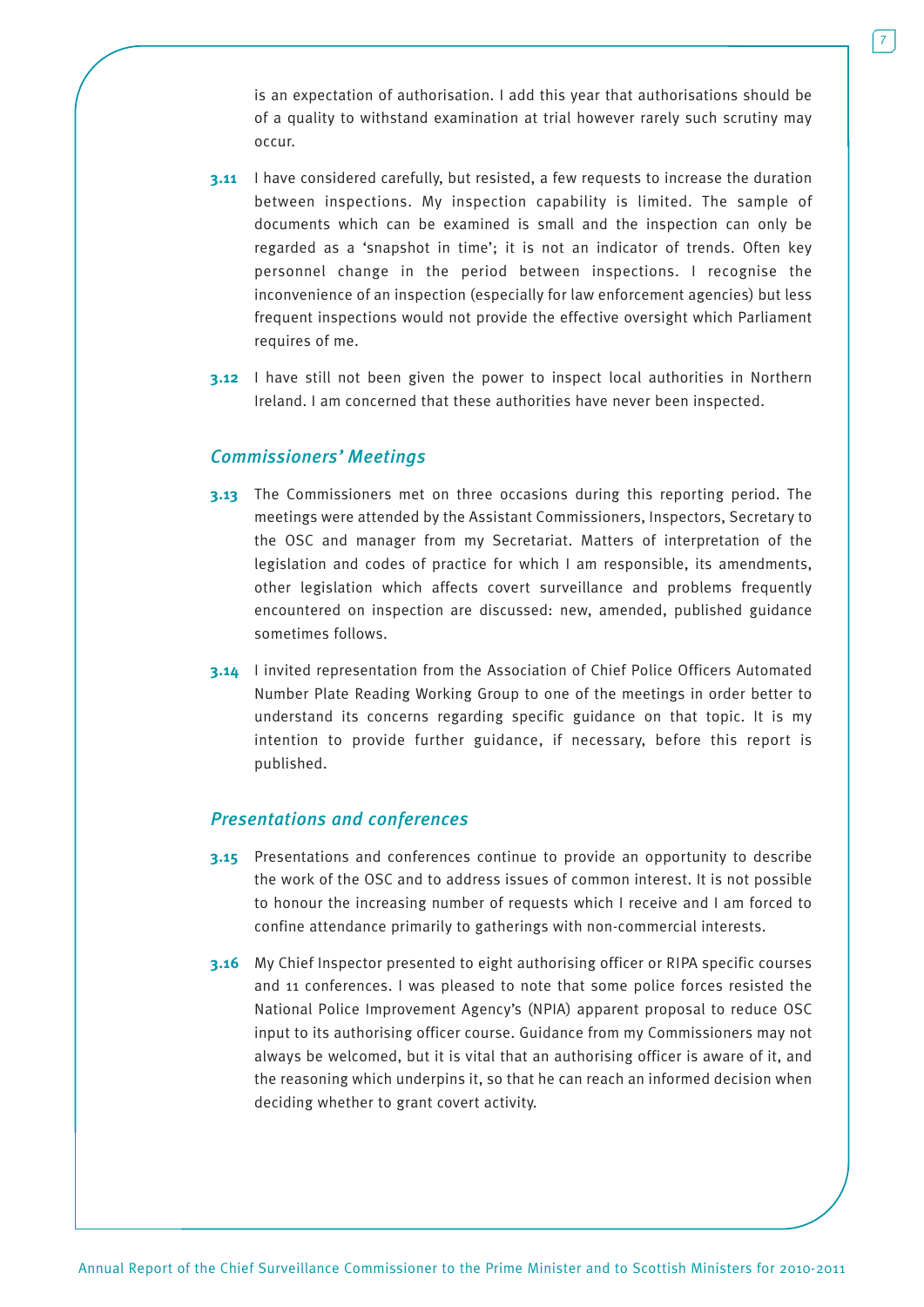#### *Liaison*

**3.17** My Chief Inspector continues to attend joint meetings with the National Coordinator of Special Branches and the Security Service. He has not been able to attend two meetings of the RIPA Strategic Liaison Group but did meet with the Chair of the ACPO RIPA Peer Review Group to discuss issues emanating from those meetings. These meetings inform policy makers and I regard them as very useful forums for monitoring perceptions and issues of concern to key stakeholders.

#### *OSC website*

**3.18** I have not had the capacity to improve my website. The Cabinet Office has recently decided that all government related websites, including those of Non Departmental Public Bodies such as mine, will migrate to a corporate process. It is essential that I remain independent and be seen to be independent.

#### *Changes in personnel*

- **3.19** Since my last report, Lord Sutherland, Lord Coulsfield and Sir Liam McCollum have retired as Surveillance Commissioners. Each provided outstanding service to the OSC over periods of nine, six and six years respectively. They have been succeeded respectively by Lord MacLean (from October 2010), Lord Bonomy (from July 2010) and Sir John Sheil (from September 2010).
- **3.20** Last year I reported the untimely deaths of Sir Charles Mantell (Commissioner) and Viscount Colville of Culross (Assistant Commissioner). Their successors are Sir Scott Baker (from July 2010) and Sir David Clarke (from September 2010).
- **3.21** At the end of the period to which this report relates, Mr. Irwin Nettleship reluctantly retired under the terms of the Home Office Voluntary Early Release Scheme (VERS) after 10 years as a Surveillance Inspector. He was an original member of the OSC and his contribution was exemplary.
- **3.22** Shortly after the period to which this report relates, the Secretary to the OSC Ms Linda Ward, the office manager Mr Graham Scott and inspection coordinator Mr Jeremy Dixon, all departed under the VERS. They had served the OSC for four, six and eight years respectively. Due to budgetary constraints Ms Ward will not be replaced. I thank all of them for the outstanding service that they provided to all members of the OSC and the very many years that they have worked for the Home Office (38, 14 and 33 years respectively).

#### *Recognition*

**3.23** I wish to record, once again, my thanks to the Commissioners, Assistant Commissioners, Inspectors and all other members of the OSC for the indispensable support which they have given me in performing my statutory role. My thanks go, likewise, to Andrew Burke, Protective Services Division, Northern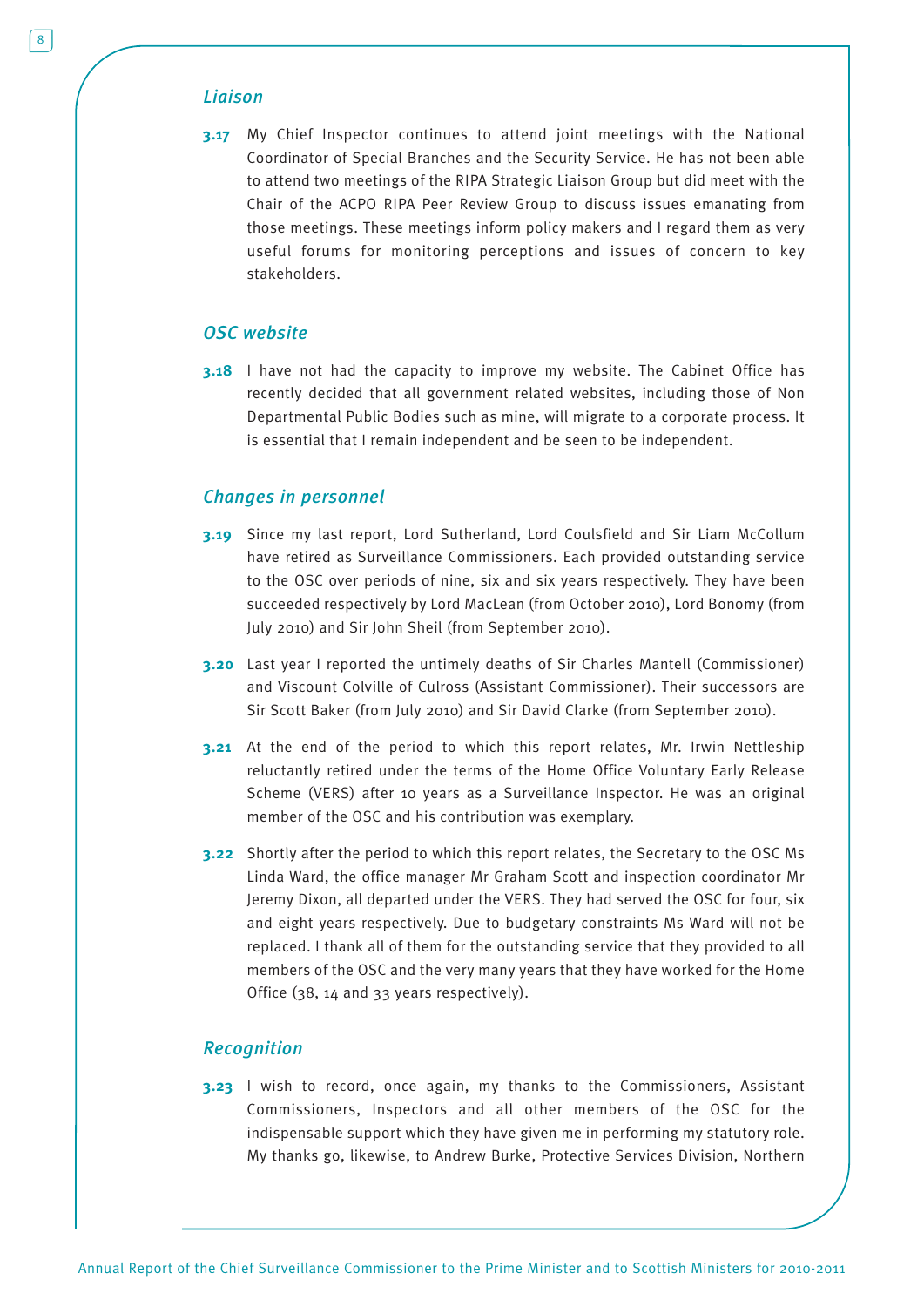Ireland and to Graeme Waugh and the staff within the Police Division of the Scottish Government Justice Department for the invaluable administrative support they provide to the Commissioners based in Northern Ireland and Scotland respectively.

#### *Expenditure*

- **3.24** I summarise the expenditure of the OSC at Appendix F. My budget for the year was revised to £1.73M in the light of forecast expenditure. My staff costs this year have been lower than anticipated because of a delay in filling vacant Surveillance Commissioner and Assistant Surveillance Commissioner posts. Now that I have a full complement of Commissioners I expect my staff costs to increase in 2011-12. During this year we have made savings on travel and subsistence and there have also been savings in stationery, telephony and the cost of meetings. My expenditure for the reporting period was significantly within the budget allocated.
- **3.25** In order to achieve a reduced budget for the financial year 2011 2012 I have reluctantly reduced my capacity by one Inspector and the Secretary post and downgraded a further post. My capacity has always been limited and I wrote to the Home Secretary to explain the impact of reducing my budget by £140K. I recognise the severity of the country's financial situation but a reduction of nine percent has serious operational repercussions in a tiny organisation. I am only able to work within this tight limit by reducing inspectorate and secretarial staff.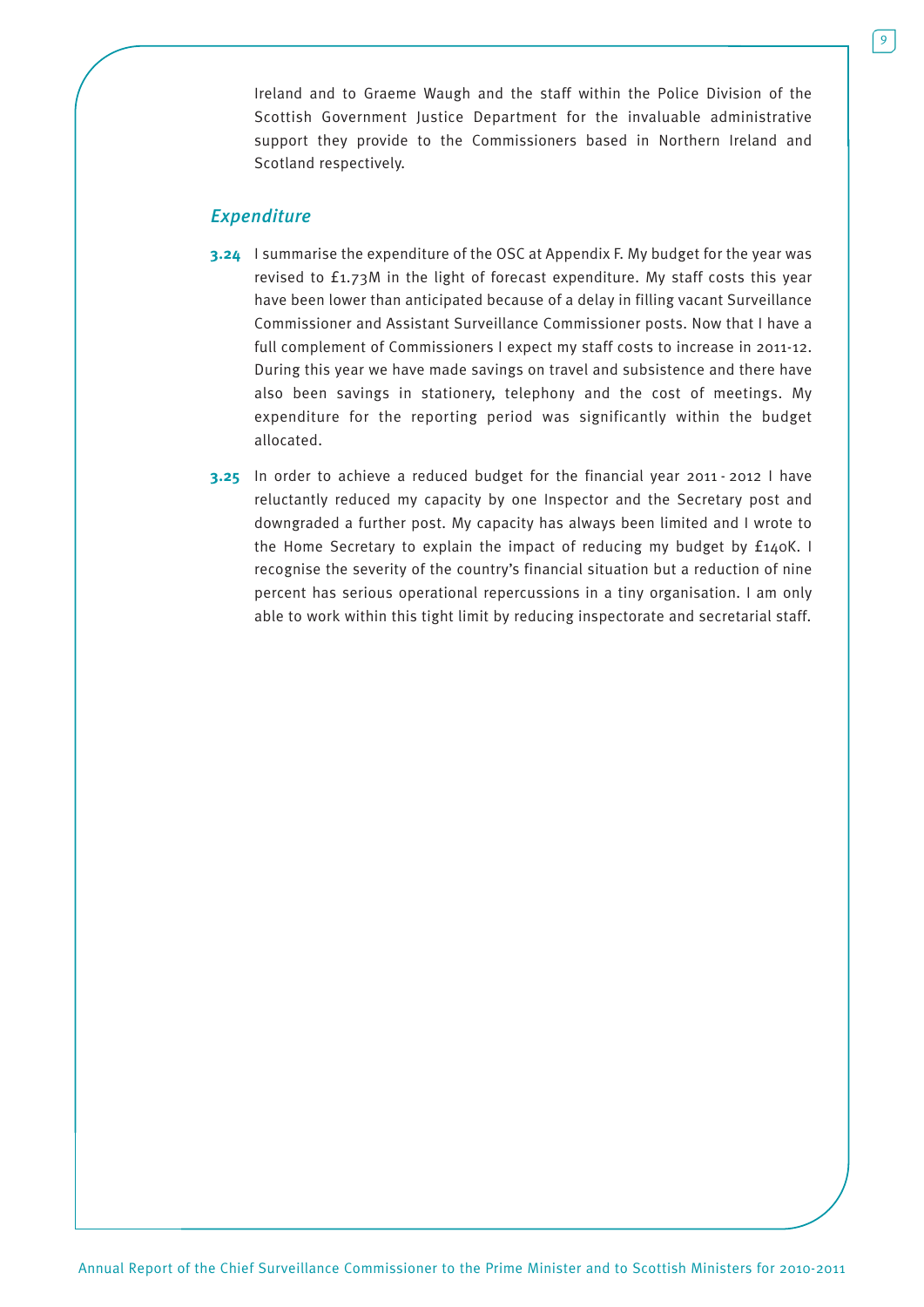## **4. Statistics relating to the use of property interference and covert surveillance**

#### *General*

- **4.1** Statistics for property interference and each type of covert surveillance authorisation for the past year are set out in tables at Appendices  $A - D$ . My statistics can only provide a general record and I will not rehearse the explanation, provided in earlier reports, of how they are obtained. Offences relating to drug trafficking, kidnap, murder and firearms continue to be major reasons for authorisation. The increase in Part III PA97 authorisations for burglary/robbery offences noted last year has not been maintained with numbers falling by about twenty per cent. Similarly, the increase in these authorisations for firearms offences noted last year has not continued with numbers falling by about ten per cent. Authorisations under Part III PA97 for offences of assault have again increased significantly.
- **4.2** Statistics for directed surveillance and the use of CHIS have been supplied by all law enforcement agencies. I am pleased to report that all other public authorities have responded to my request for this statistical information, so this year's figures are again based on a one hundred per cent return.
- **4.3** It is important that these statistics are not misconstrued. Reports relating to local authority use of covert surveillance have been misleading and often inaccurate. I have identified no systemic attempts to misuse legislation. There are, occasionally and inevitably, misjudgments but these are rarely the result of abuse of power. An authorising officer's judgment regarding necessity and proportionality is necessarily subjective. An authorising officer is required to address necessity and proportionality prospectively (based only on the evidence or intelligence then available) but his judgment is liable to review by a court retrospectively (when the full facts of a case are known). In order to assist retrospective review, whether by a court or by me, it is better that a public authority authorises activity which it believes meets statutory definitions than to risk proceeding without one. Only by providing a verifiable audit can lessons be learned and training improved.

#### *Property interference*

**4.4** Excluding renewals there were 2,701 property interference authorisations during 2010-2011, which is very slightly down on the previous year. There were 666 renewals of authorisations compared to 717 in the previous year. Eleven authorisations were quashed, where insufficient information was provided compared to 13 in the previous year.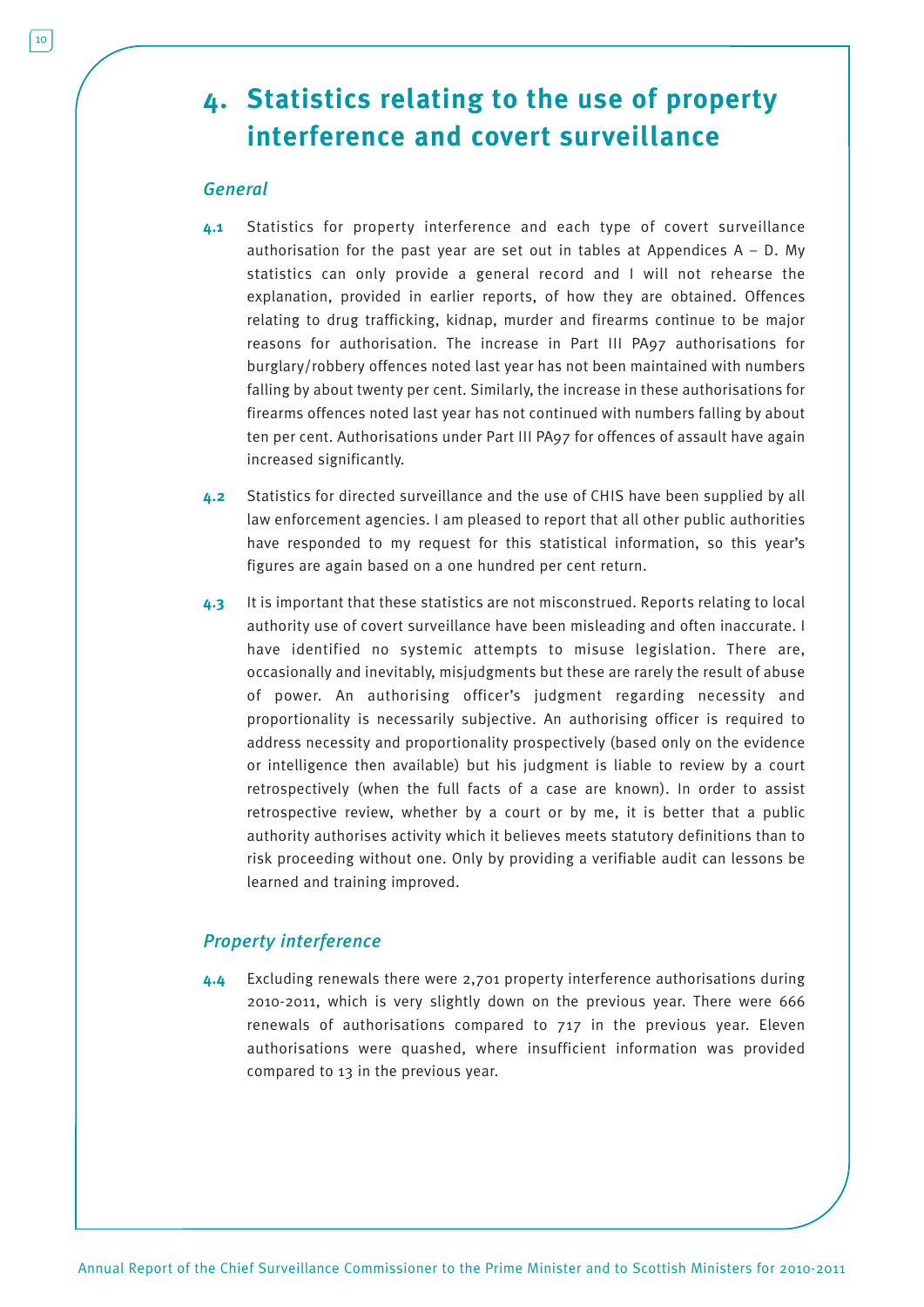#### *Intrusive surveillance*

**4.5** The number of authorisations for this type of covert surveillance remains stable. There were 398 intrusive surveillance authorisations granted in 2010-2011 compared to 384 in the previous year. There were 71 renewals compared to 63 in the previous year. Five authorisations were quashed.

#### *Urgency provisions*

**4.6** There were 323 cases where the urgency provisions allowed for the legislation to be used compared to  $348$  in the previous year. A large number of these cases relate to investigations into offences involving drugs or violence. A small number of forces account for the majority of these authorisations. I remain satisfied that there is no systemic misuse of these special provisions.

#### *Directed surveillance*

- **4.7** Law enforcement agencies granted 13,780 authorisations to conduct directed surveillance during 2010-2011 with 2,413 still extant at 31 March 2011. This compares to 15,285 and 2,343 respectively for the preceding year.
- **4.8** In relation to other public authorities, 8,477 directed surveillance authorisations were granted during the year of which 1,190 remained in force at the end of this reporting period. The one hundred per cent response provides a complete picture of the use of RIPA/RIP(S)A powers and shows a decrease in excess of 1,400 authorisations on the previous year. Of the 8,477 authorisations, over fifty per cent were by government departments. Generally speaking, local authorities use their powers sparingly with over half of them granting five or fewer authorisations for directed surveillance. Some sixteen per cent granted none at all.

#### *Covert Human Intelligence Sources*

- **4.9** There were 4,176 CHIS recruited by law enforcement agencies during the year; 3,857 were cancelled (including some who were recruited prior to the period to which this report relates); and 3,527 remain authorised on 31st March 2011. The figures for the previous year were 5,320, 4,495 and 3,767 respectively.
- **4.10** In the period to which this report relates, other public authorities recruited 234 CHIS of whom 153 were cancelled during the year with 106 extant authorisations at the end of the year. During the previous year 229 CHIS were recruited, 182 cancelled and 90 remained authorised at the end of that reporting year. Just over half of these authorisations were granted by government departments. Over ninety seven per cent of local authorities recruited less than five CHIS and eighty six per cent none at all.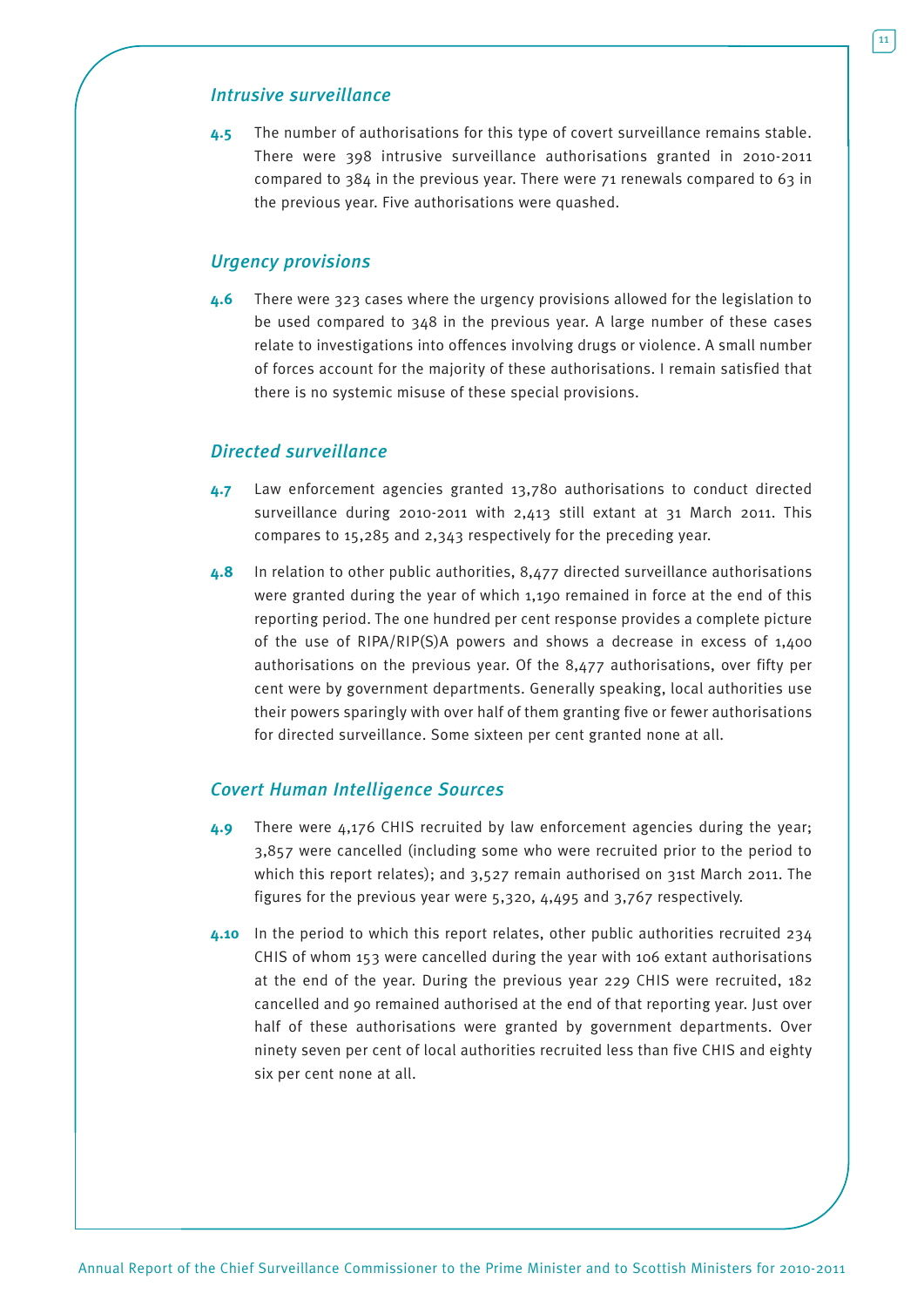#### *Section 49 – encryption*

- **4.11** During the period to which this report relates, NTAC granted 26 approvals from 30 applications. Permission was not sought in eight cases after NTAC approval. From the remainder, 17 had permission granted by a Circuit Judge, of which 12 have so far been served. Four were complied with and two were not; the remainder were still being processed. Five people were charged with an offence, of whom it was decided not to prosecute two. So far there has been one conviction with other cases still to be decided.
- **4.12** The conviction related to the possession of indecent images of children. Other offences include: domestic extremism, insider dealing, fraud, evasion of excise duty, drug trafficking and drug possession with intent to supply.
- **4.13** These statistics are provided by NTAC which is able to be accurate regarding the number of approvals it has granted. But it is reliant on those processing notices to keep it informed regarding progress. It appears that there has been delay in serving some notices after approval has been granted (hence the difference between the number approved and the number served). Notices, once approved, should be served without delay.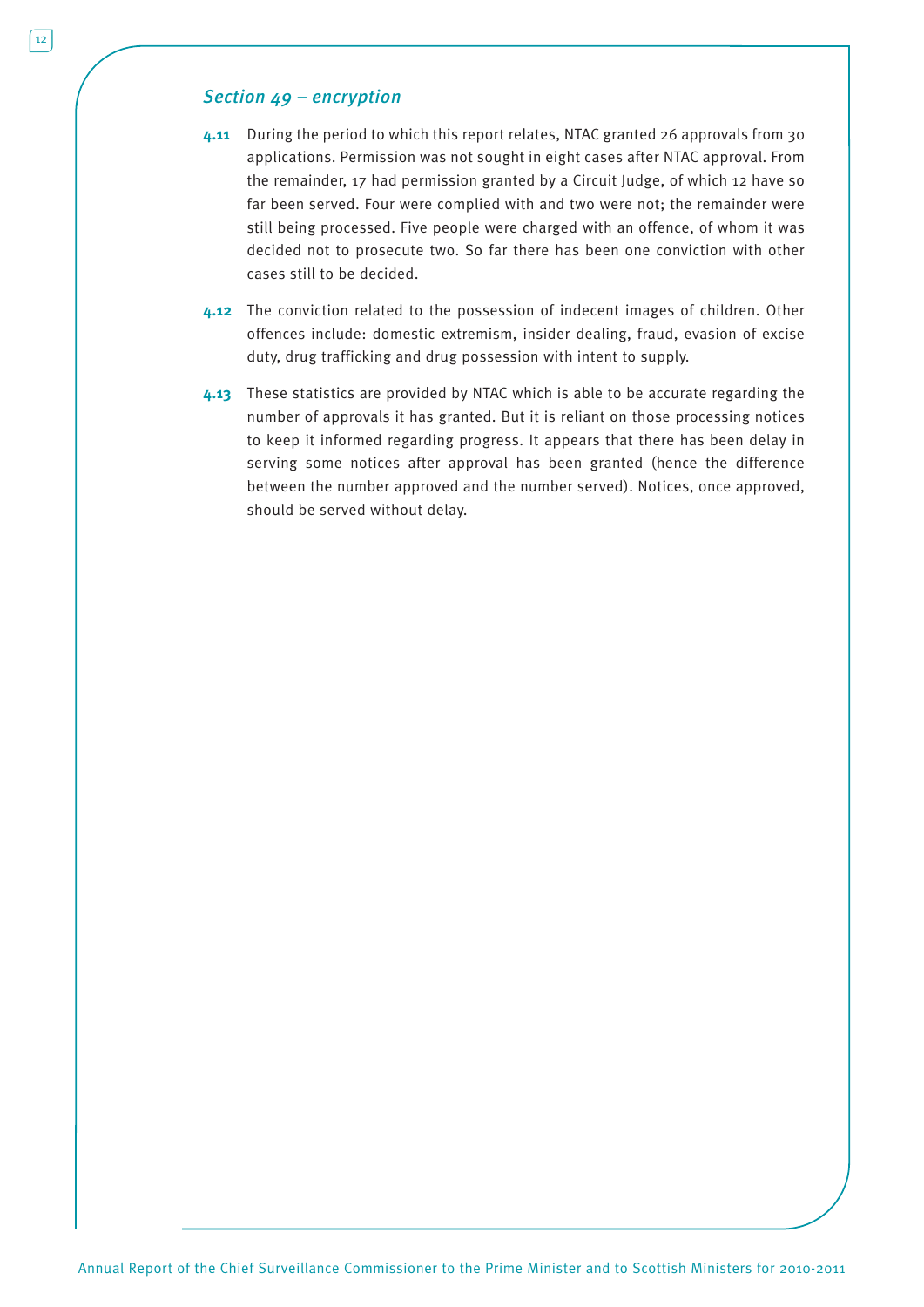## **5. Key issues arising from my inspections**

#### *Overview*

- **5.1** My inspections this year have identified two concerns: the effect of reduced budgets on operational capability and the impact – for local authorities primarily – of the proposals in the Protection of Freedoms Bill. The former encourages the use of novel collaborations and greater use of technology or covert options that result because overt options are less available. The latter seems to have caused some concern that lower-level crime and misbehaviour will not be dealt with effectively.
- **5.2** It is not my role to promote more or less covert surveillance. My responsibility is to oversee the processes that lead to decisions and the ability of designated public authorities to maintain compliance standards. Inevitably there are occasional lapses, but I remain satisfied that the criticisms that I make in the reports to public authorities do not, save in very rare instances, result from deliberate malpractice.
- **5.3** I do not have the capacity immediately to address each case highlighted by the press or by special interest groups. However, I am broadly satisfied, from the inspections that my organisation is able to conduct, that public authorities are generally acting in a manner compliant with the legislation.

#### *Legislation*

**5.4** At the time of writing, the Protection of Freedoms Bill is at the Committee stage. I was invited to present my thoughts to the Committee and I did so in writing. I expressed particular concern regarding the proposal to require local authorities to seek approval for their covert surveillance from magistrates. Leaving aside the cost of training and reimbursing many more magistrates than there are authorising officers, it is not apparent why local authorities should be treated differently from other public authorities and, as is apparent from this and my previous Annual Reports, local authorities are, generally speaking, exercising their powers properly. The higher threshold in the proposed legislation will reduce the number of cases in which local authorities have the protection of RIPA when conducting covert surveillance; it will not prevent the use of those tactics in cases where the threshold is not reached but where it may be necessary and proportionate to obtain evidence covertly and there will be no RIPA audit trail. Part I of RIPA makes unauthorised interception unlawful. In contrast, Part II makes authorised surveillance lawful but does not make unauthorised surveillance unlawful. In consequence, the introduction of a threshold may reduce my ability to assure Parliament that covert surveillance is managed appropriately, because my role relates only to the review of powers and duties under RIPA and RIP(S)A.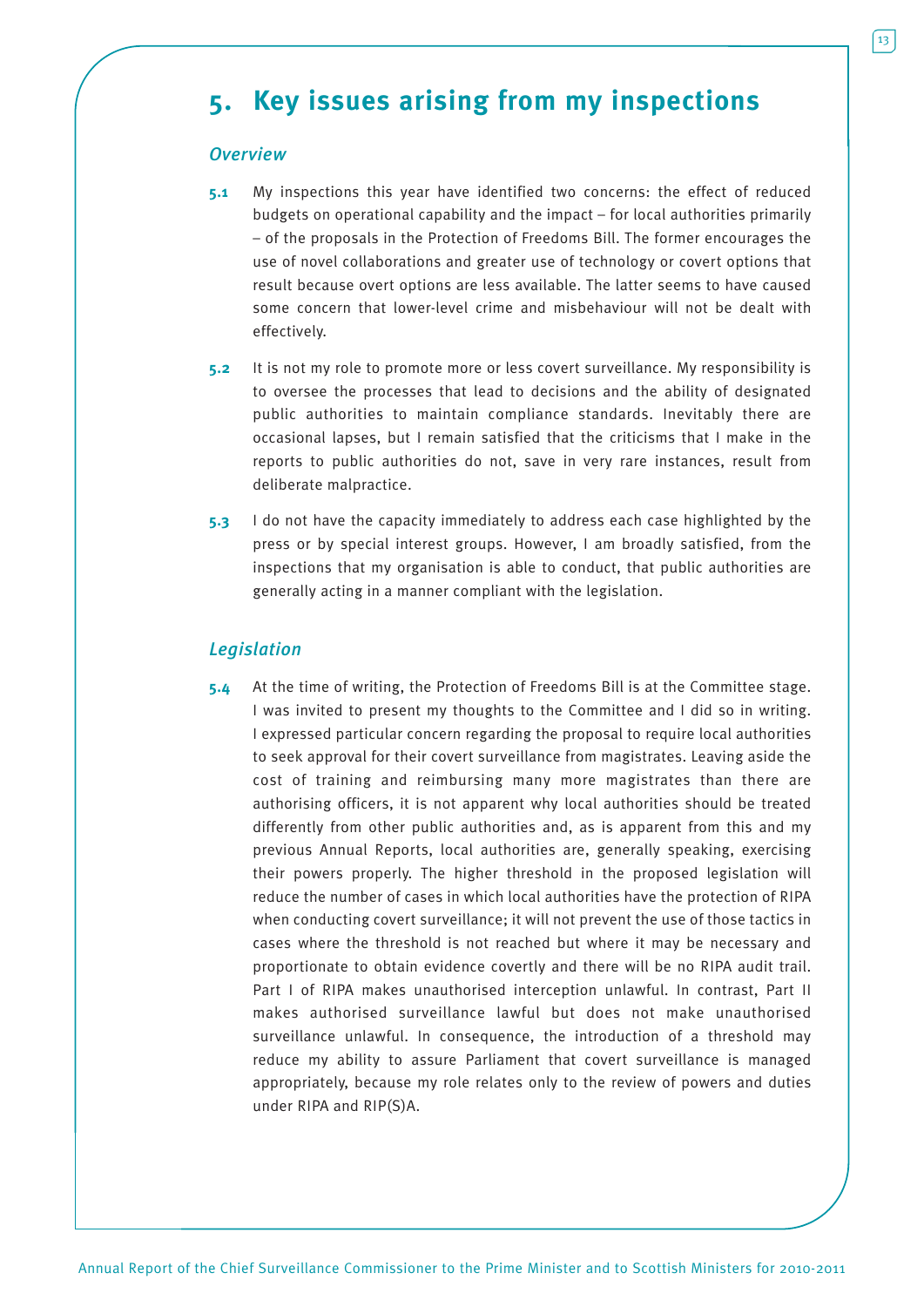- **5.5** RIPA and RIP(S)A were intended to protect the privacy of members of the public from any unjustified or disproportionate intrusion by public authorities. Their scope is not limited to the gathering of evidence or, as is sometimes asserted, to counter terrorism or serious crime. If Parliament wishes to constrain the use of covert surveillance to these or other purposes it seems to me that the existing primary legislation should be amended. It does not help public understanding if 'serious crime' in the Police Act means something very different from 'serious crime' in the Protection of Freedoms Bill.
- **5.6** My inspections have revealed pressure on some authorising officers to grant covert surveillance to meet Government targets for incognito inspections (commonly termed 'test purchases'). This activity is often directed surveillance by definition but cannot always be justified because there is a lack of specific intelligence that a crime has or is likely to be committed and which may not, in future, meet proposed thresholds. So, on the one hand the Government requires targets to be met and on the other takes away any protection for those conducting directed surveillance to meet those targets. This anomaly concerns me.

#### *Common causes of criticism or error*

- **5.7** In paragraph 5.13 of my last report, I repeated my criticism of the use of template wording. I understand the desire to keep options open to enable an investigation to develop but an authorising officer must be able to assess proportionality; he can only do so if the methods to be deployed and the proposed plan of action are clear. I shall shortly issue guidance which enables the development of an authorisation over time but which places emphasis on the professional conduct of reviews. I will focus inspections on review procedures.
- **5.8** My inspections reveal a tendency to confuse the role of the applicant and the role of the authorising officer. The former is required to provide the intelligence underpinning the investigation, to outline the plan of action and to request specific methods and equipment. The latter is the person who decides whether the application meets the tests of necessity and proportionality and considers whether sufficient attention has been paid to minimising collateral intrusion. Too often applicants (or other gatekeepers in the case of law enforcement agencies) are presenting applications which assert that the activity is necessary and proportionate. Some authorising officers then simply repeat or endorse the application instead of applying their minds to the relevant criteria in the circumstances of the specific case.
- **5.9** Template wording and confusion regarding roles results in part from the current design of forms which encourages authors to complete blank boxes in their own words with very few prompts. The process in consequence becomes a test of written expression rather than a demonstration of thought processes. I am pleased that ACPO has decided to take the lead in re-designing forms.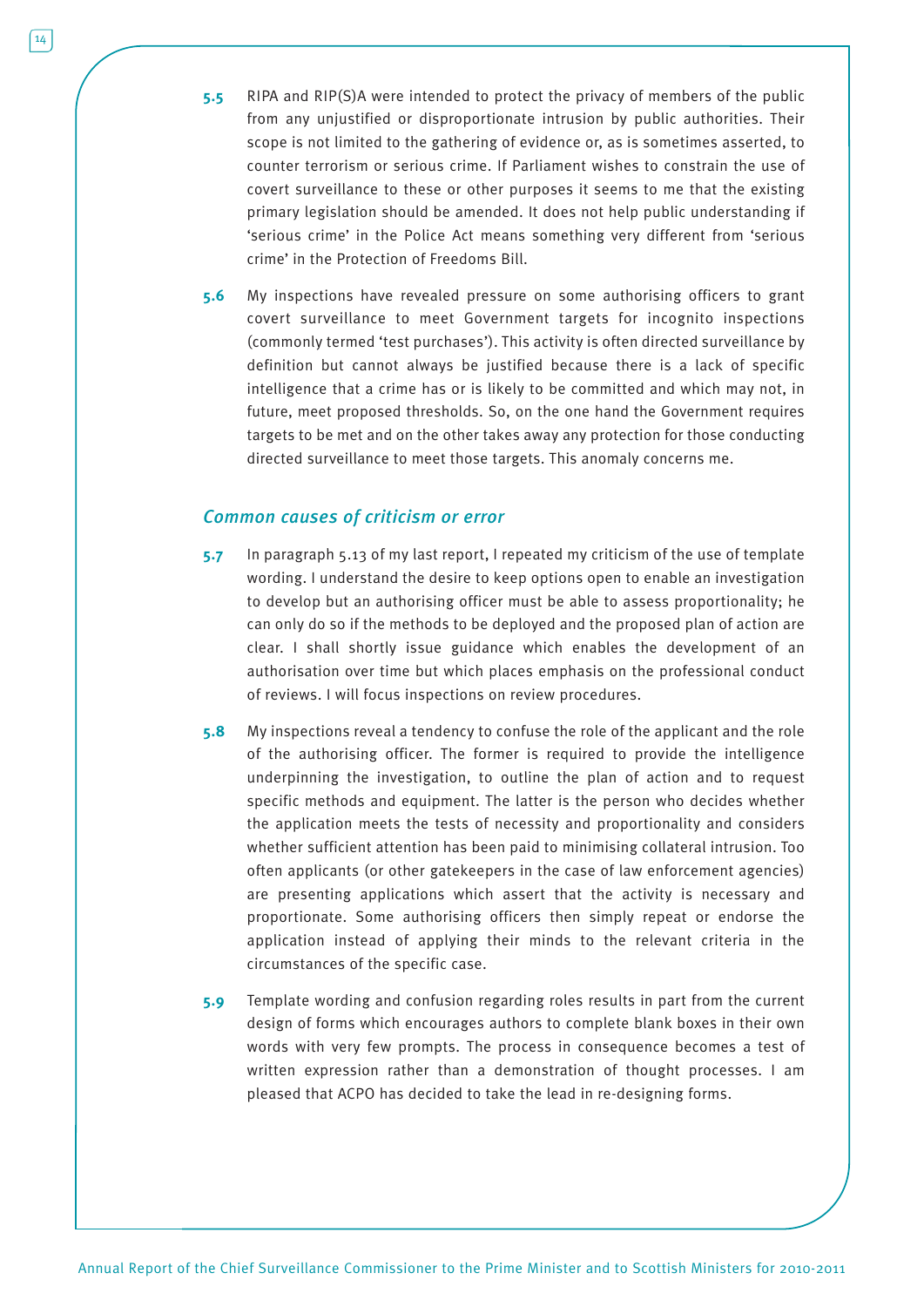- **5.10** Reviews should be conducted more rigorously, especially if subjects, previously unidentified, are named. It is inevitable that changes to the situation necessitate a review of necessity, proportionality and collateral intrusion. It is not necessary to repeat the wording of the extant authorisation but what has happened since the authorisation was granted, reviewed or renewed should be fully covered.
- **5.11** We have evidence that some public authorities are purchasing highly intrusive technical capability without properly considering the legislative implications of its use. For instance, a single digital camera is capable of coverage equivalent to or greater than a larger number of analogue cameras; but the reduction in the number of cameras does not reduce privacy concerns. We have seen noise monitoring equipment that is capable of 'permanent' monitoring even though it has not been activated to store a recording in an easily interpreted form and I am not convinced that data is irretrievable. For this reason, my Commissioners have provided guidance that authorising officers should avoid accepting loose terminology and understand the capability of the equipment. Corporately, public authorities should ensure that equipment which is more capable than can be justified should not easily be procured.

#### *Collaboration agreements*

- **5.12** The Policing and Crime Act 2010 enables up to six police force chief constables and each chair of the respective police authorities to sign agreements to collaborate. For operational and budgetary reasons such agreements are flourishing. Because a force may collaborate in more than one agreement with different forces, if I am to avoid inspecting joint entities more than once a year, it is important that agreements make clear the management of covert surveillance; mere agreement to share resources is insufficient. The position is complicated further because the Schedules to the relevant Acts refer to individual police forces; it takes no account of joint operating enterprises. Unless the legislation is amended, joint units may not authorise their own activity and there must be clarity regarding who is authorising what. Many forces are discovering, as they consider collaboration, that there is often more than one way to achieve compliance. My role is to give guidance as to whether the solutions adopted are likely to achieve compliance, particularly in regard to the ability of nominated individuals to fulfil their statutory functions.
- **5.13** Many local authorities, similarly, are engaging in joint ventures. There is some disparity between covert surveillance legislation and other local government legislation which enables one authority to delegate its powers to another. I believe that there is a difference between shared services and joint investigations. Primary legislation requires each designated public authority to maintain its own central record of authorisations and to be responsible for the covert surveillance conducted on its behalf. The situation is increasingly opaque and I await a satisfactory response from the Home Office to my request for clarification.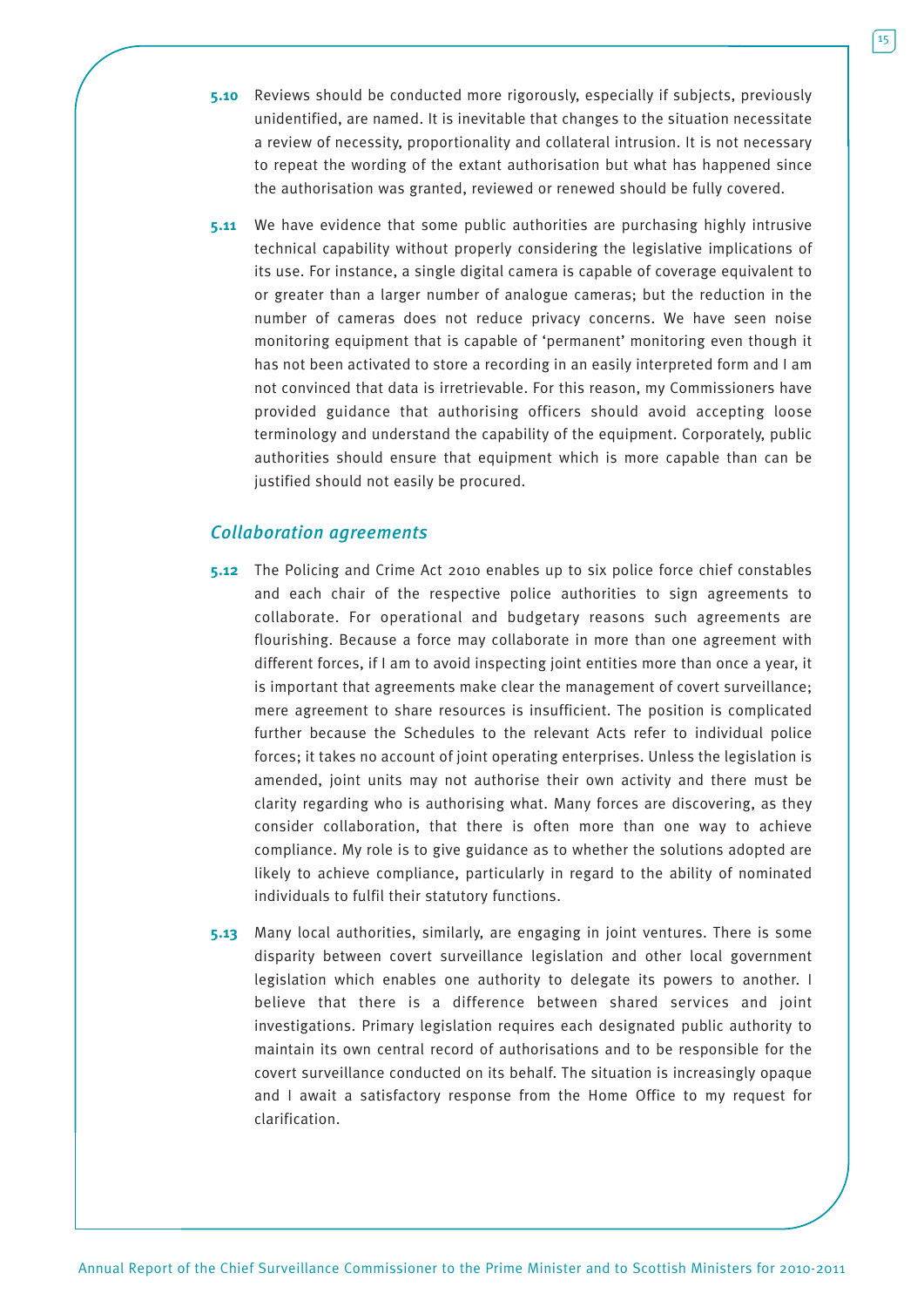**5.14** To complicate matters further, it appears that local authorities may legitimately delegate some powers to private companies (for example housing authorities and arms-length management organisations) or national organisations (such as the National Anti Fraud Network) which are not designated as a public authority by the legislation for which I am responsible. It is also clear that many public authorities (including law enforcement agencies) are using private entities in one form or another (for example private investigators and ANPR product). My Commissioners have advised that when private enterprises are used to conduct covert surveillance on behalf of a public authority, this fact should be clear in authorisations and the operators bound by the terms of the authorisation. This means, for example, that a private investigator, acting on behalf of a local authority, has no protection in law if a vehicle tracking device is used because the local authority is not enabled by PA97. It is also important that applicants make it clear to authorising officers when intelligence derived from product collected by private entities is used to make the case for covert surveillance.

#### *Availability of powers*

**5.15** Many public authorities which are not law enforcement agencies prefer not to use CHIS. Their reasoning usually reflects a laudable desire to use less intrusive methods or a belief that they are ill-prepared to manage them compliantly. The desire is good practice and the belief is often accurate. However, the ease with which statutory criteria are met is often misjudged; a person, irrespective of motive, may be a CHIS if he uses a personal or other relationship to pass information to a public authority in a manner that is covert in relation to the person to whom the information refers. This may not be of significant concern if the reporting is occasional or when the information attracts no action or when it has been volunteered. It should be a concern if the individual reports information on which action is likely to be taken or if the information is likely to be retained for later analysis. Public authorities may not ignore this because they do not wish to use CHIS. In many cases, public authorities wish to retain the power but make no effort to prepare properly for the eventuality. In other cases, the public authority has decided that it no longer requires the capability, without recognising that it is dealing with persons who should be authorised as a CHIS. I have no power to insist on proper training or retention of powers. I can only draw the risk to the attention of the relevant authority. But I take this opportunity to remind public authorities that the threshold set by Parliament is low and that there is significant risk in reliance on a person within the statutory definition of a CHIS who is not authorised.

#### *Access to relevant information*

**5.16** Within many law enforcement agencies, CHIS records are maintained on information technology systems. Usually this is not a concern but it becomes one when senior authorising officers (and in some cases authorising officers) do not have full access to all of the records pertaining to the CHIS they authorise. It is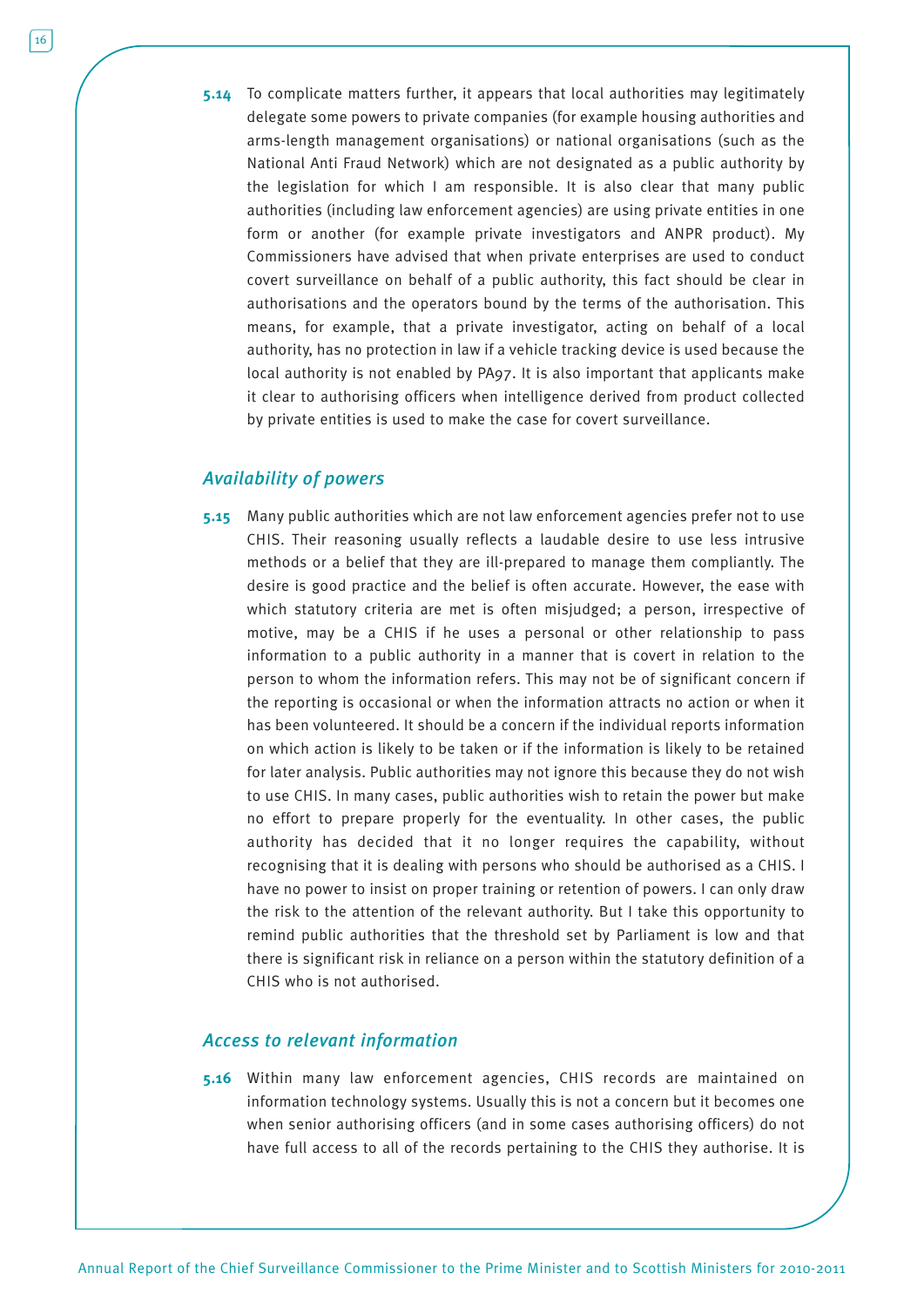important that an authorising officer is able to interrogate records personally and not rely solely on personal briefings.

**5.17** Similarly, officers who authorise other types of surveillance, when relying on personal briefings, for example to avoid disclosing techniques in the application or authorisation, should ensure that they retain accurate contemporaneous records of briefings. It is important that authorisations provide reference to briefings so that others with a legitimate interest may access the notes. My guidance on this is not meant to impose additional bureaucracy but to ensure that an authorising officer is able to demonstrate that he has considered all of the issues required by the legislation.

#### *The use of temporary rank, grade or office*

- **5.18** I have noted an increased tendency to rely on the services of authorising officers who have been granted acting or temporary promotion. I am not always convinced that the reason is other than to relieve hard pressed authorising officers who invariably have other important functions to fulfil. Apart from the fact that some of these officers have not received specific training for this statutory function, they are not always able to demonstrate that they have the experience that Parliament presumably required when stipulating the minimum acceptable rank, grade or office of an authorising officer.
- **5.19** I accept that a police chief inspector is likely to be more experienced and qualified than an authorising officer in a non law enforcement agency who can grant an authorisation for directed surveillance or a CHIS. However, I presume that Parliament took this into consideration when the Act was passed. My Inspectors will continue to scrutinise the competence of temporarily promoted officers and will assess whether their use is injudicious or the result of designated authorising officers lacking the time properly to manage covert surveillance.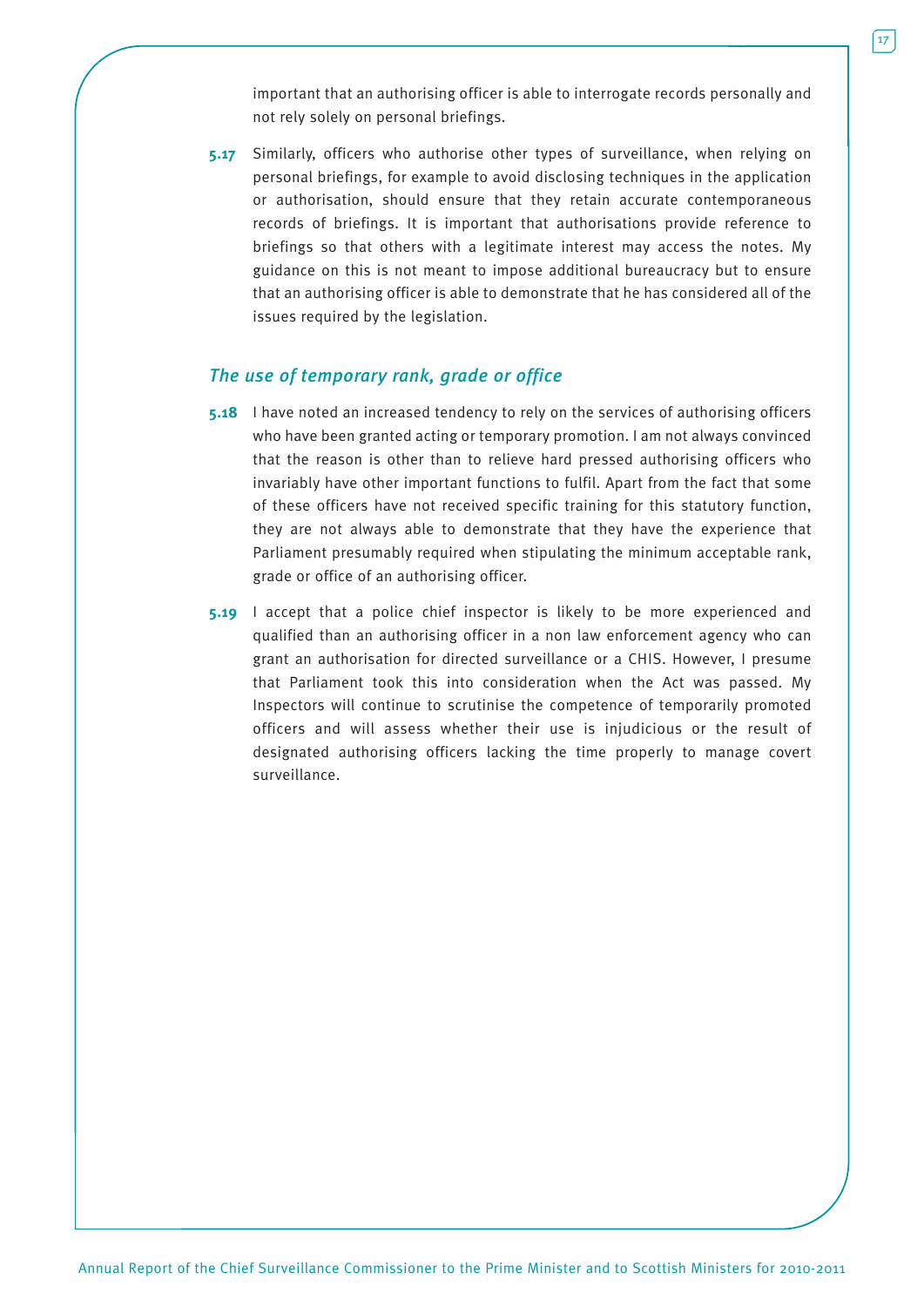## **6. The year ahead**

- **6.1** I anticipate unnecessary complications resulting from the use of magistrates and confusion regarding the threshold for local authority authorisation if the current proposals in the Protection of Freedoms Bill are adopted.
- **6.2** I am contributing to the Home Office consultation on a code of practice relating to surveillance cameras.
- **6.3** I expect preparations for the London Olympics will deflect some law enforcement agencies and local authorities from the investigation of relatively minor crime. This may or may not result in a greater reliance on covert surveillance.
- **6.4** I expect an increase in collaboration and consistency of compliance.
- **6.5** I am concerned that my reduced budget may have an adverse impact on my ability to fulfil properly my statutory oversight responsibility.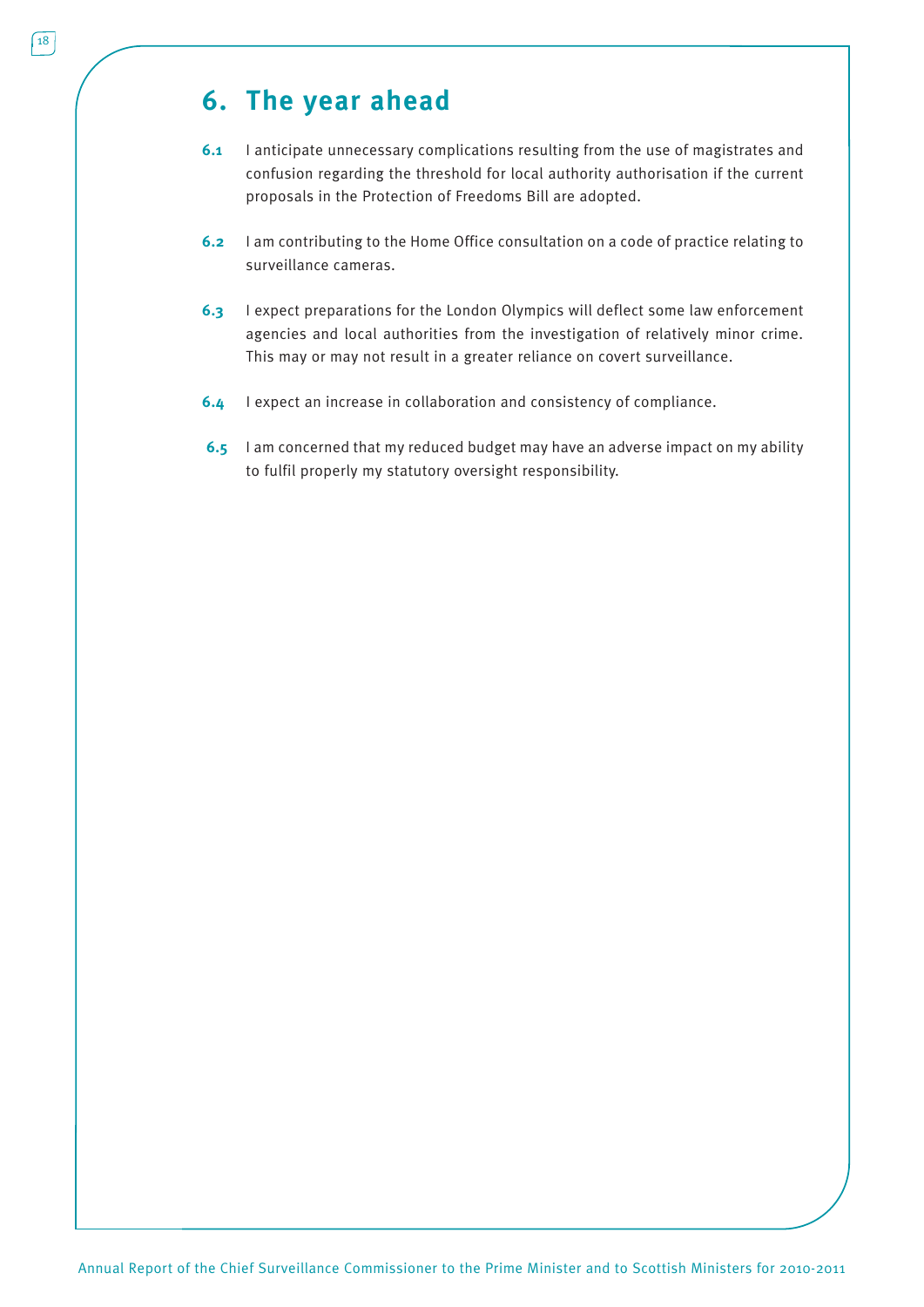AUTHORISATIONS GIVEN UNDER PART III OF THE POLICE ACT 1997 (as amended) DURING THE LAST THREE YEARS AUTHORISATIONS GIVEN UNDER PART III OF THE POLICE ACT 1997 (as amended) DURING THE LAST THREE YEARS

|                                                              |                                                 | 2008-2009 |              |                                                 | 2009-2010 |              |                                      | 2010-2011 |              |
|--------------------------------------------------------------|-------------------------------------------------|-----------|--------------|-------------------------------------------------|-----------|--------------|--------------------------------------|-----------|--------------|
|                                                              | England,<br><b>Nales &amp;</b><br>$\frac{1}{2}$ | Scotland  | <b>Total</b> | England,<br>Wales &<br>$\frac{1}{\overline{z}}$ | Scotland  | <b>Total</b> | England,<br>Wales &<br>$\frac{1}{2}$ | Scotland  | <b>Total</b> |
| (not including renewals)<br>Total number of<br>uthorisations | 2,563                                           | 118       | 2,681        | 2,542                                           | 163       | 2,705        | 2,531                                | 170       | 2,701        |

# PRIOR APPROVALS **PRIOR APPROVALS**

|                                                                                                                                                                                                                             |                                      | 2008-2009                                     |                    |                                                           | 2009-2010                               |                                                         |                                         | 2010-2011                                |                                                                |
|-----------------------------------------------------------------------------------------------------------------------------------------------------------------------------------------------------------------------------|--------------------------------------|-----------------------------------------------|--------------------|-----------------------------------------------------------|-----------------------------------------|---------------------------------------------------------|-----------------------------------------|------------------------------------------|----------------------------------------------------------------|
|                                                                                                                                                                                                                             | England,<br>Wales &<br>$\frac{1}{2}$ | Scotland                                      | <b>Total</b>       | England,<br>Wales &<br>$\frac{1}{\mathbf{z}}$             | Scotland                                | <b>Total</b>                                            | England,<br>Wales &<br>$\overline{N}$ . | Scotland                                 | <b>Total</b>                                                   |
| requiring approval<br>Number of cases                                                                                                                                                                                       | 164                                  | $\overline{a}$                                | 174                | 190                                                       | $\frac{1}{2}$                           | 203                                                     | 215                                     | 22                                       | 237                                                            |
| • Confidential personal information<br>· Matters subject to legal privilege<br>· Confidential journalistic material<br>Cases requiring prior approval<br>· Office premises<br>· Hotel bedroom<br>by category:<br>· Dwelling | 117<br>28<br>$\mathbf{1}$            | $\circ$<br>$\circ$<br>$\circ$<br>$\circ$<br>0 | 123<br>32<br>$\Xi$ | 118<br>$45$<br>23<br>$\overline{4}$<br>$\circ$<br>$\circ$ | $\circ$<br>0<br>$\circ$<br>$\circ$<br>0 | 124<br>52<br>23<br>$\overline{4}$<br>$\circ$<br>$\circ$ | 55 4 9<br>4<br>$\circ$                  | 20<br>$\circ$<br>$\circ$<br>0<br>$\circ$ | 175<br>34<br>$\overline{21}$<br>$\overline{4}$<br>$\circ$<br>ξ |

## **Appendix A**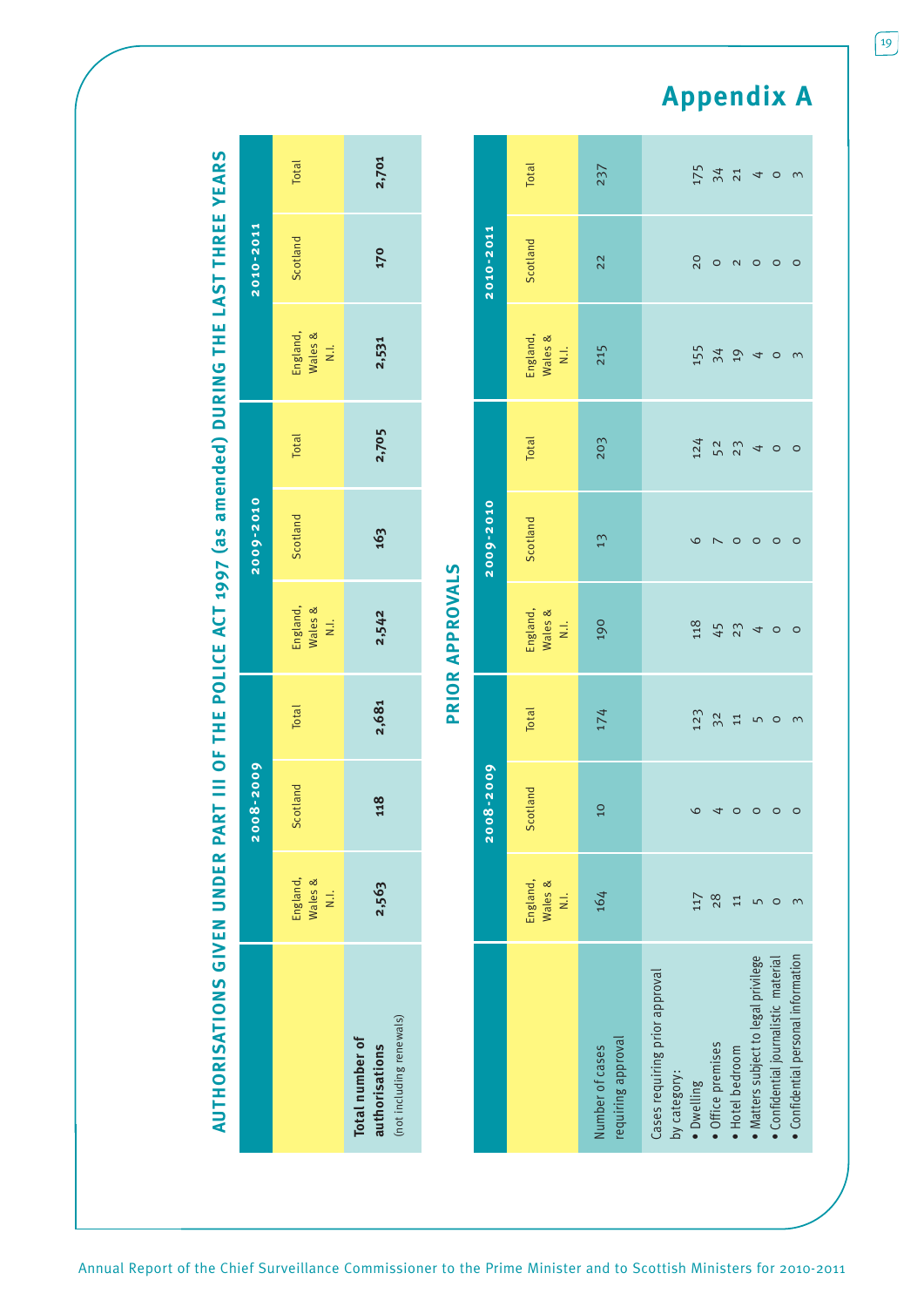| <b>ANALYSIS BY OFFENCE OF AUTHORISATIONS GIVEN UNDER PART III OF THE POLICE ACT 1997</b> |                                          |
|------------------------------------------------------------------------------------------|------------------------------------------|
|                                                                                          | (as amended) DURING THE LAST THREE YEARS |
|                                                                                          |                                          |

|                                                |                                      | 2008-2009         |               |                                      | 2009-2010               |              |                                      | 2010-2011 |          |
|------------------------------------------------|--------------------------------------|-------------------|---------------|--------------------------------------|-------------------------|--------------|--------------------------------------|-----------|----------|
|                                                | England,<br>Wales &<br>$\frac{1}{2}$ | Scotland          | <b>Total</b>  | England,<br>Wales &<br>$\frac{1}{2}$ | Scotland                | <b>Total</b> | England,<br>Wales &<br>$\frac{1}{2}$ | Scotland  | Total    |
| Assault                                        | 13                                   | 1                 | 14            | 30                                   | $\circ$                 | 30           | 42                                   | I         | 43       |
| Burglary/Robbery                               | 160                                  | $\mathbf{\Omega}$ | 162           | 156                                  | $\overline{\mathsf{C}}$ | 158          | 123                                  | 1         | 124      |
| Conspiracy                                     | $\overline{71}$                      | 4                 | 75            | 24                                   | $\sim$                  | 27           | 12                                   | $\circ$   | 12       |
| Drug trafficking                               | 1,603                                | 92                | 1,695         | 1,470                                | 131                     | 1,601        | 1,424                                | 123       | 1,547    |
| (including armed robbery)<br>Firearms offences | 118                                  | 3                 | 121           | 182                                  | 5                       | 187          | 163                                  | 5         | 168      |
| Kidnap/extortion                               | 91                                   | $\infty$          | 94            | 116                                  | 4                       | 120          | 107                                  | 4         | 111      |
| Money laundering                               | 55                                   | $\circ$           | 55            | 56                                   | I                       | 57           | 121                                  | $\circ$   | 121      |
| Murder/loss of life                            | 155                                  | 5                 | 160           | 176                                  | Q <sub>1</sub>          | 186          | <b>220</b>                           | 29        | 249      |
| Organised illegal immigration                  | 45                                   | $\circ$           | 45            | 18                                   | $\circ$                 | 18           | 22                                   | I         | 23       |
| Tax evasion                                    | 35                                   | $\overline{ }$    | 36            | 39                                   | $\circ$                 | 39           | 35                                   | $\circ$   | $\omega$ |
| Terrorism                                      | $\frac{6}{1}$                        | $\mathbf{\Omega}$ | $\frac{8}{2}$ | 14                                   | $\circ$                 | 14           | 17                                   | $\circ$   | 17       |
| Other                                          | <b>201</b>                           | 5                 | 206           | 261                                  | $\overline{ }$          | 268          | 245                                  | $\circ$   | 251      |

**Appendix B**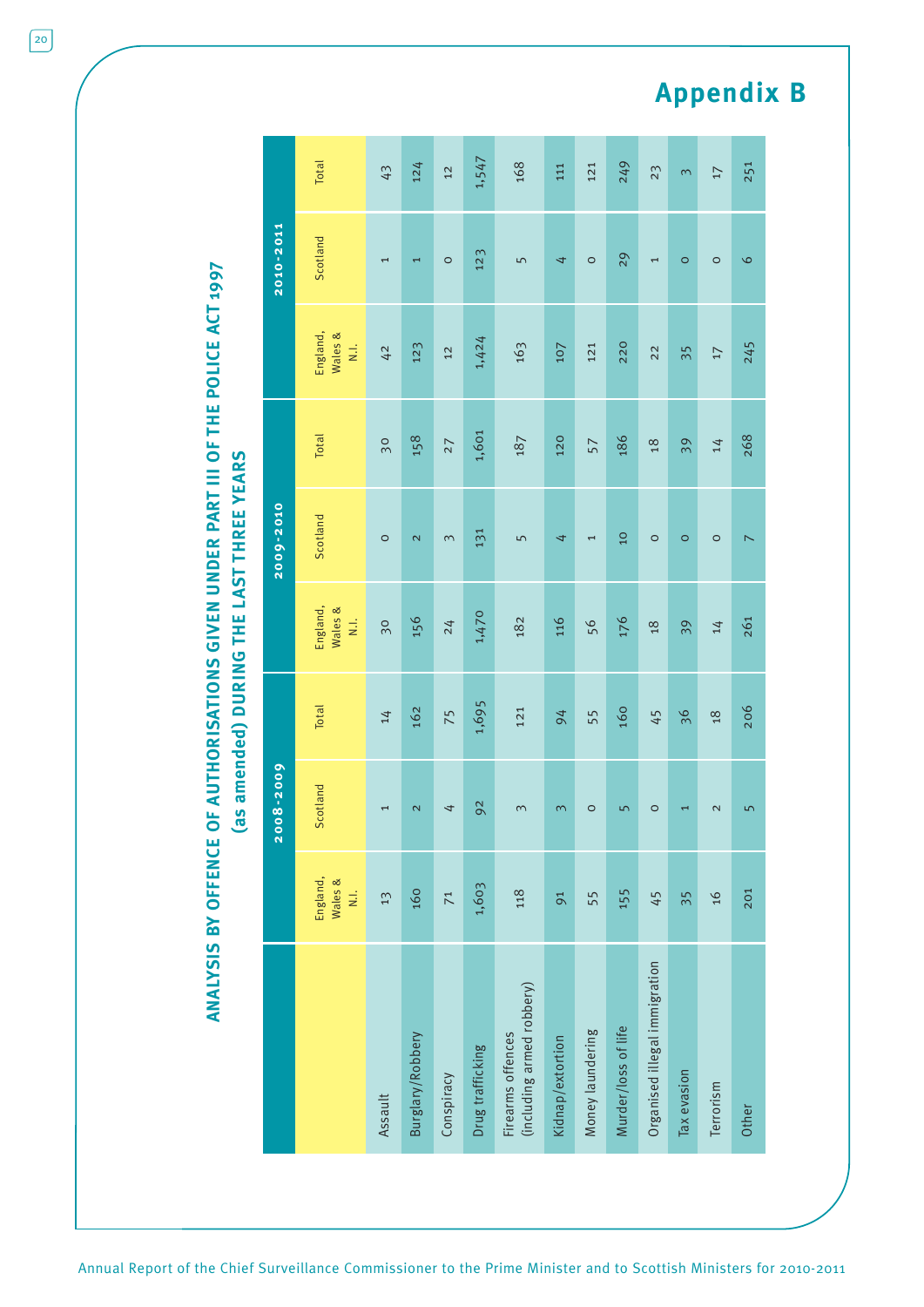AUTHORISATIONS GIVEN UNDER PART II OF THE REGULATION OF INVESTIGATORY POWERS ACT 2000 AND THE AUTHORISATIONS GIVEN UNDER PART II OF THE REGULATION OF INVESTIGATORY POWERS ACT 2000 AND THE REGULATION OF INVESTIGATORY POWERS (SCOTLAND) ACT 2000 DURING THE LAST THREE YEARS REGULATION OF INVESTIGATORY POWERS (SCOTLAND) ACT 2000 DURING THE LAST THREE YEARS

|                                                                   |                                      | 2008-2009      |              |                             | 2009-2010            |              |                                         | 2010-2011 |              |
|-------------------------------------------------------------------|--------------------------------------|----------------|--------------|-----------------------------|----------------------|--------------|-----------------------------------------|-----------|--------------|
|                                                                   | England,<br>Wales &<br>$\frac{1}{2}$ | Scotland       | <b>Total</b> | England,<br>Wales &<br>N.l. | Scotland             | <b>Total</b> | England,<br>Wales &<br>$\overline{N}$ . | Scotland  | <b>Total</b> |
| (not including renewals)<br>Total number of<br>authorisations     | 366                                  | $\frac{8}{18}$ | 384          | 359                         | 25                   | 384          | 358                                     | 40        | 398          |
| · Residential premises<br>Cases by category:<br>· Private vehicle | 165<br><b>201</b>                    | 10<br>$\infty$ | 209<br>175   | 169<br>190                  | $\overline{0}$<br>15 | 179<br>205   | 162<br>196                              | 23<br>17  | 179<br>219   |

## **Appendix C**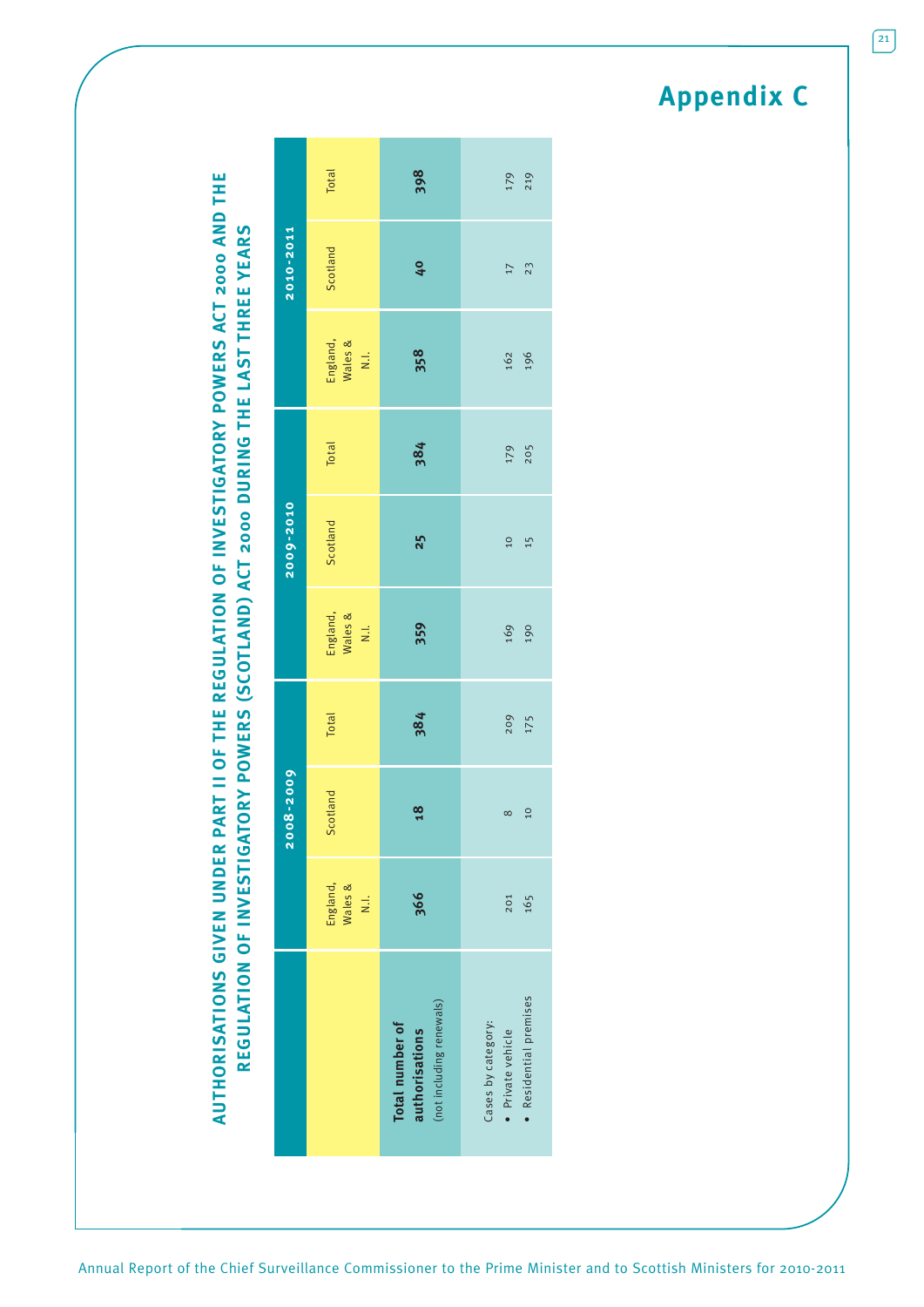ANALYSIS BY OFFENCE OF AUTHORISATIONS GIVEN UNDER PART II OF THE REGULATION OF INVESTIGATORY POWERS ACT 2000 ANALYSIS BY OFFENCE OF AUTHORISATIONS GIVEN UNDER PART II OF THE REGULATION OF INVESTIGATORY POWERS ACT 2000 AND UNDER THE REGULATION OF INVESTIGATORY POWERS (SCOTLAND) ACT DURING THE LAST THREE YEARS AND UNDER THE REGULATION OF INVESTIGATORY POWERS (SCOTLAND) ACT DURING THE LAST THREE YEARS

|                                                |                                      | 2008-2009                |                   |                                      | 2009-2010               |                          |                                      | 2010-2011      |                          |
|------------------------------------------------|--------------------------------------|--------------------------|-------------------|--------------------------------------|-------------------------|--------------------------|--------------------------------------|----------------|--------------------------|
|                                                | England,<br>Wales &<br>$\frac{1}{2}$ | Scotland                 | <b>Total</b>      | England,<br>Wales &<br>$\frac{1}{2}$ | Scotland                | <b>Total</b>             | England,<br>Wales &<br>$\frac{1}{2}$ | Scotland       | Total                    |
| Assault                                        | 4                                    | 1                        | 5                 | $\overline{4}$                       | $\circ$                 | $\overline{14}$          | $\overline{4}$                       | $\overline{ }$ | 15                       |
| Burglary/Robbery                               | $\mathfrak{L}$                       | 1                        | $\frac{1}{4}$     | $\triangleright$                     | $\circ$                 | $\overline{\phantom{0}}$ | 45                                   | $\circ$        | 45                       |
| Conspiracy                                     | $\overline{17}$                      | 1                        | $\frac{8}{2}$     | $\mathbf{\Omega}$                    | $\circ$                 | $\mathbf{\Omega}$        | $\sim$                               | $\circ$        | $\infty$                 |
| Drug trafficking                               | 179                                  | $\infty$                 | 187               | 165                                  | 45                      | 180                      | 158                                  | $\frac{8}{2}$  | 176                      |
| (including armed robbery)<br>Firearms offences | 17                                   | $\circ$                  | 17                | $\frac{6}{2}$                        | $\overline{\mathsf{C}}$ | $\frac{8}{2}$            | $\overline{ }$                       | 1              | $\infty$                 |
| Kidnap/extortion                               | $\Xi$                                | $\overline{\phantom{0}}$ | 12                | $\overline{1}$                       | $\overline{ }$          | 12                       | $\overline{ }$                       | $\circ$        | $\overline{\phantom{0}}$ |
| Money laundering                               | $\sim$                               | 1                        | 4                 | $\overline{0}$                       | $\mathbf{\Omega}$       | 12                       | 13                                   | $\circ$        | 13                       |
| Murder/loss of life                            | 79                                   | $\overline{5}$           | 84                | 79                                   | $\overline{ }$          | 80                       | 104                                  | 20             | 124                      |
| Organised illegal immigration                  | $\circ$                              | $\circ$                  | $\circ$           | I                                    | $\circ$                 | I                        | $\circ$                              | $\circ$        | $\circ$                  |
| Tax evasion                                    | $\overline{\mathbf{C}}$              | $\circ$                  | $\mathbf{\Omega}$ | $\circ$                              | $\circ$                 | $\circ$                  | $\overline{\phantom{0}}$             | $\circ$        | $\overline{\phantom{0}}$ |
| Terrorism                                      | 1                                    | $\circ$                  | 1                 | $\mathbf{\Omega}$                    | $\circ$                 | $\mathbf{\Omega}$        | $\overline{ }$                       | $\circ$        | 1                        |
| Other                                          | 34                                   | $\circ$                  | 34                | $\frac{9}{7}$                        | 4                       | 50                       | 41                                   | $\circ$        | 41                       |

## **Appendix D**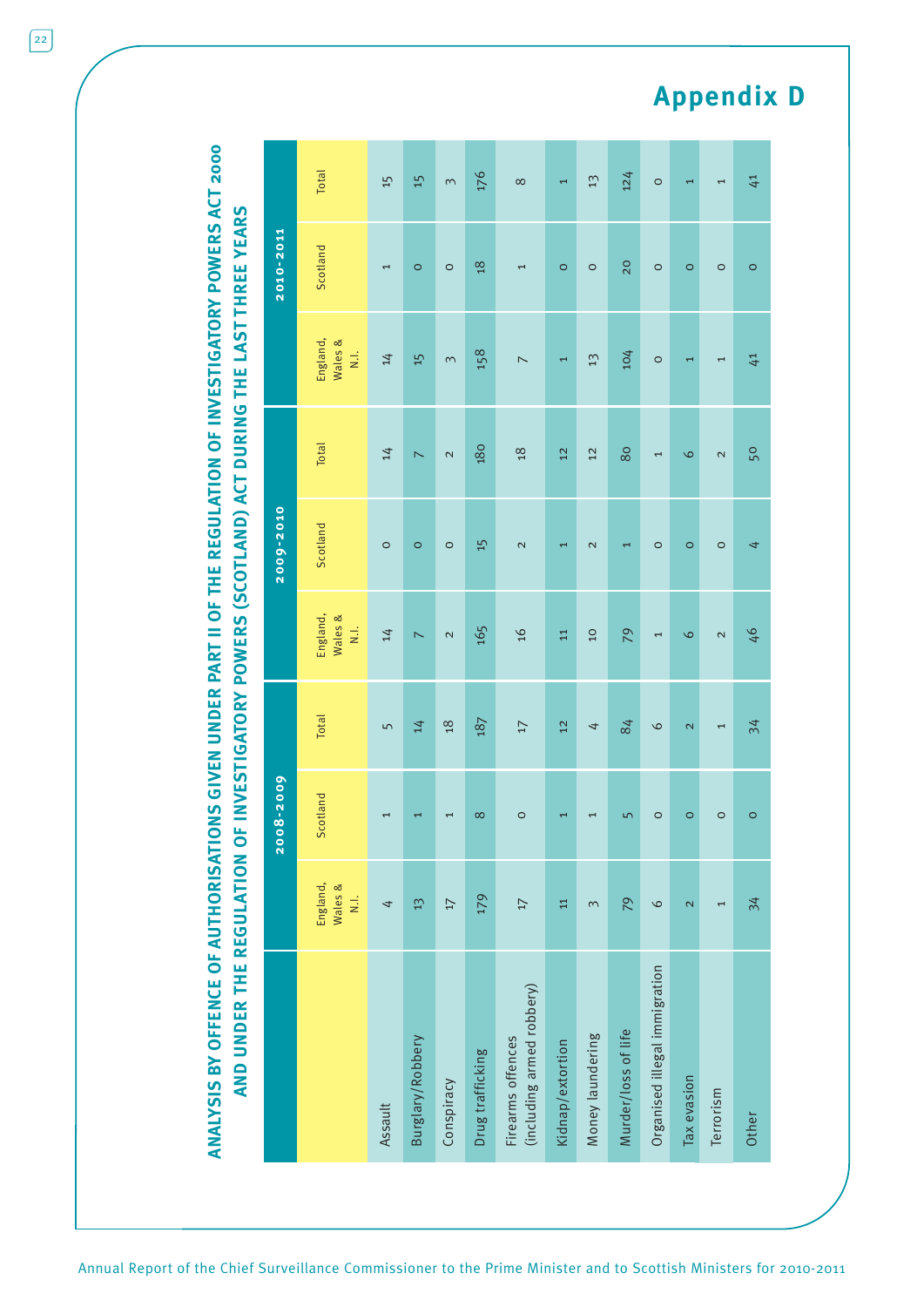## **Appendix E**

## **Inspection priorities**

#### *Subject to annual inspection*

British Transport Police Civil Nuclear Constabulary Department for Work and Pensions Environment Agency HM Revenue and Customs Home Office - UK Border Agency Ministry of Justice - HM Prison Service Northern Ireland Prison Service Office of Fair Trading Police forces for England and Wales Police forces for Scotland Police Service of Northern Ireland Port of Dover Police Port of Liverpool Police Royal Mail Group plc Serious Organised Crime Agency Scottish Crime and Drug Enforcement Agency Scottish Prison Service

#### *Subject to inspection every other year*

British Broadcasting Corporation Care Quality Commission Child Maintenance and Enforcement Commission Department for Environment and Rural Affairs Department for Business, Innovation and Skills Department of Transport - Driving Standards Agency Department of Transport - Maritime and Coastguard Agency Department of Transport - Vehicle and Operator Services Agency Gangmasters Licensing Authority Health and Safety Executive Independent Police Complaints Commission Marine Scotland MoD Police and Guarding Agency NHS Counter Fraud and Security Management Service NHS Scotland Counter Fraud Services Office of Communications Office of the Police Ombudsman for Northern Ireland Royal Air Force Police and Security Service Royal Military Police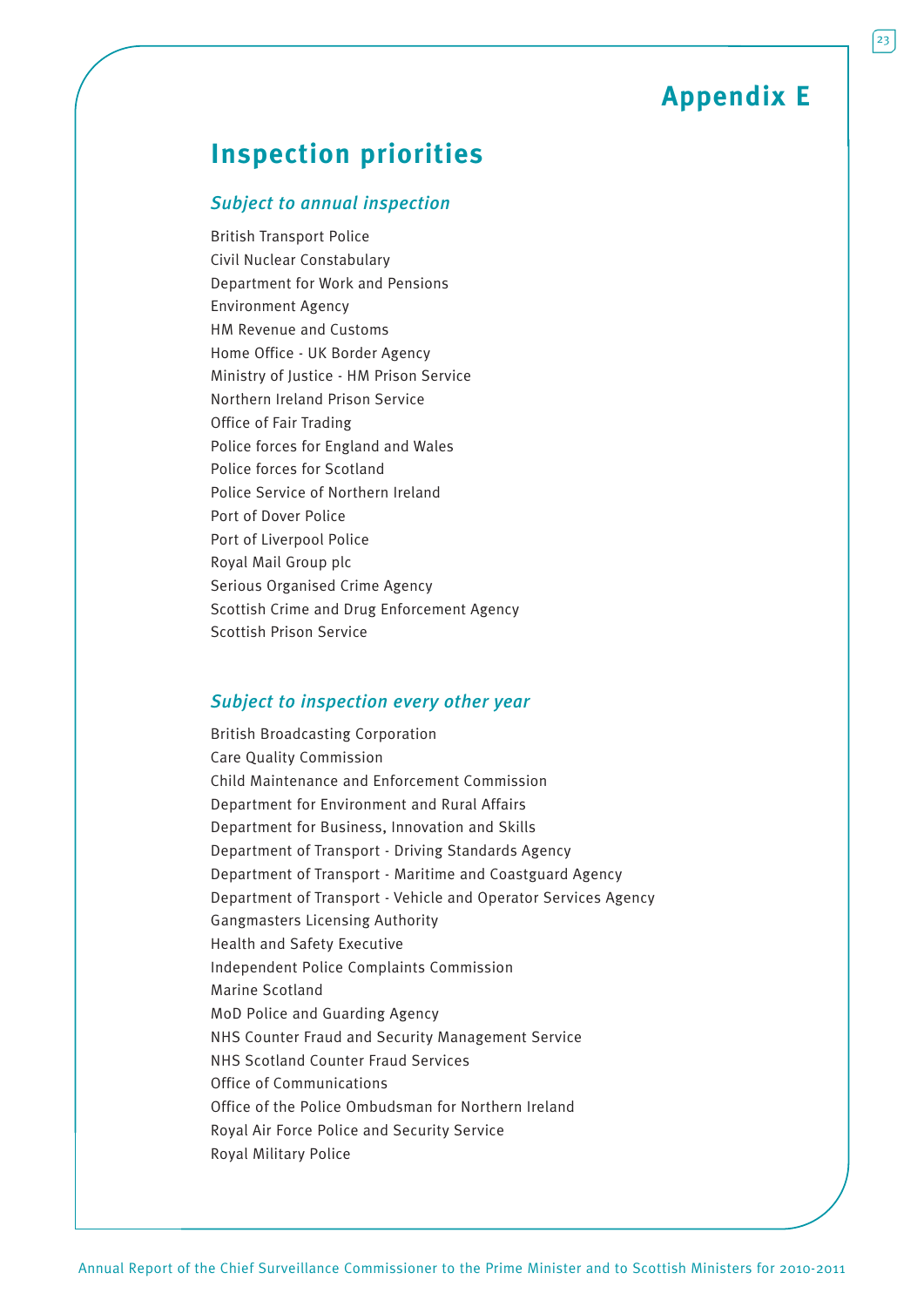## **Appendix E**

Royal Navy Police Scottish Accountant in Bankruptcy Scottish Environmental Protection Agency Serious Fraud Office Transport Scotland Welsh Assembly Government

#### *Subject to inspection every third year*

Charity Commission Department of Health – Medicines and Healthcare Products Regulatory Agency Financial Services Authority Fire and Rescue Services in England and Wales Fire and Rescue Services in Scotland Food Standards Agency Gambling Commission General Pharmaceutical Council HM Chief Inspector of Education, Children's Services and Skills Local Authorities (Unitary, Metropolitan, London Boroughs, County, District, Scottish and Welsh) Office of the Information Commissioner Postal Services Commission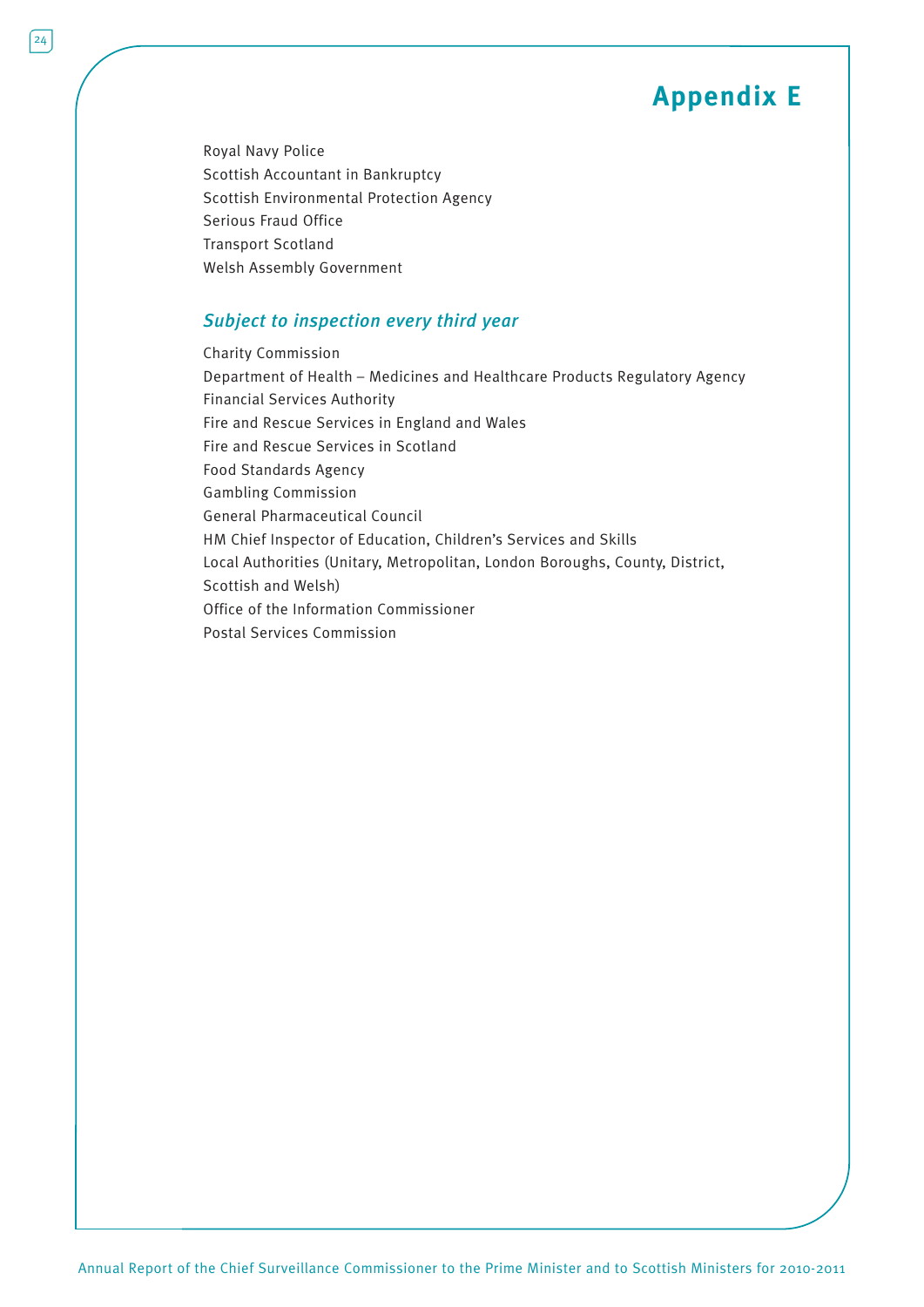## **Appendix F**

## **OSC expenditure for April 2010- March 2011**

| <b>Description</b>                                          | <b>Total cost £</b> |
|-------------------------------------------------------------|---------------------|
| Staff costs, including recruitment and training             | 1,307,626           |
| <b>Travel and subsistence</b>                               | 106,360             |
| Conferences and meetings                                    | 2,777               |
| IT and telecommunications                                   | 58,691              |
| Stationery, including printing,<br>postage and publications | 11,810              |
| Office equipment, including security equipment              | 1,658               |
| Accommodation, including costs associated<br>with moving    | 145,000             |
| <b>Total</b>                                                | 1,633,922           |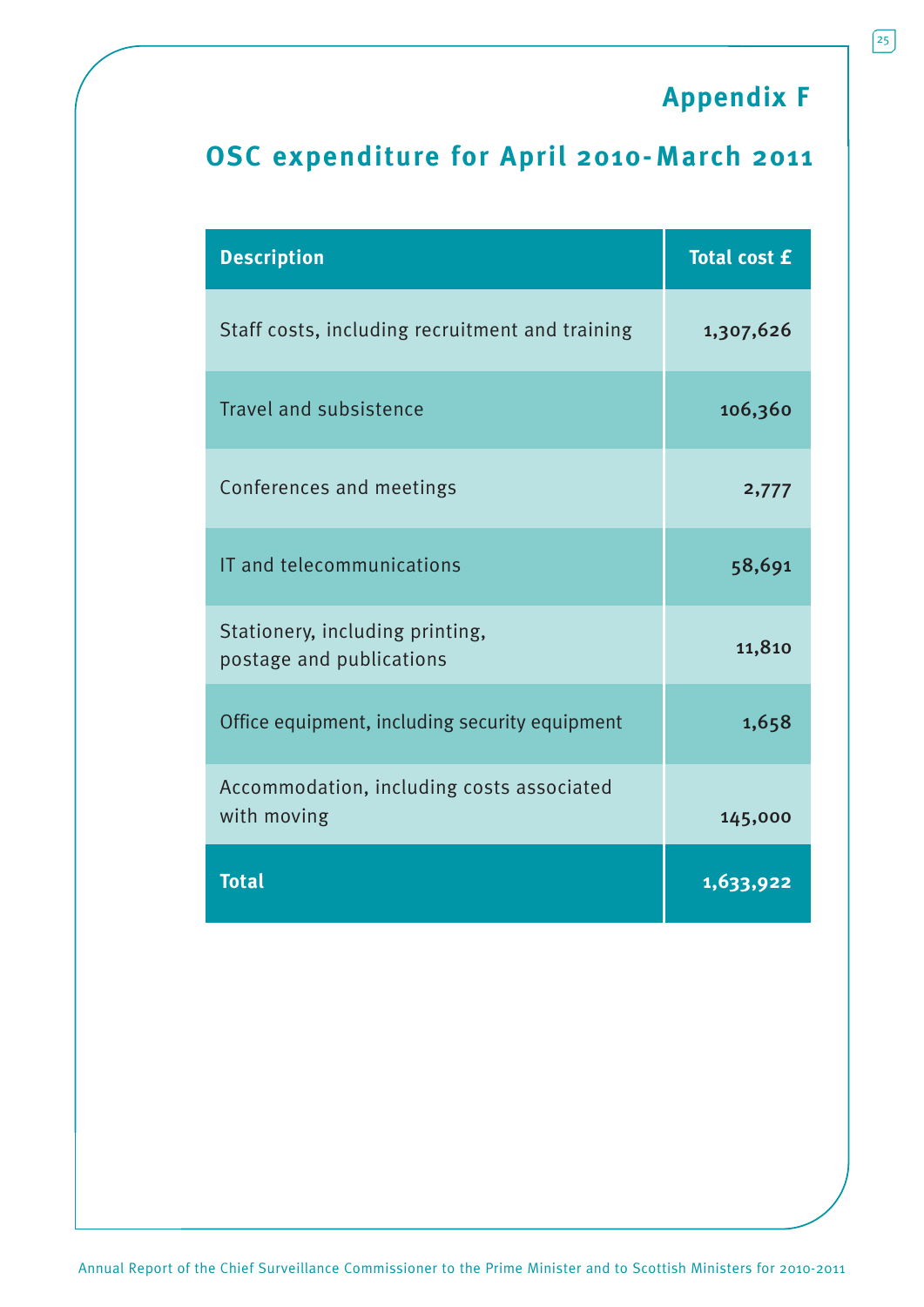